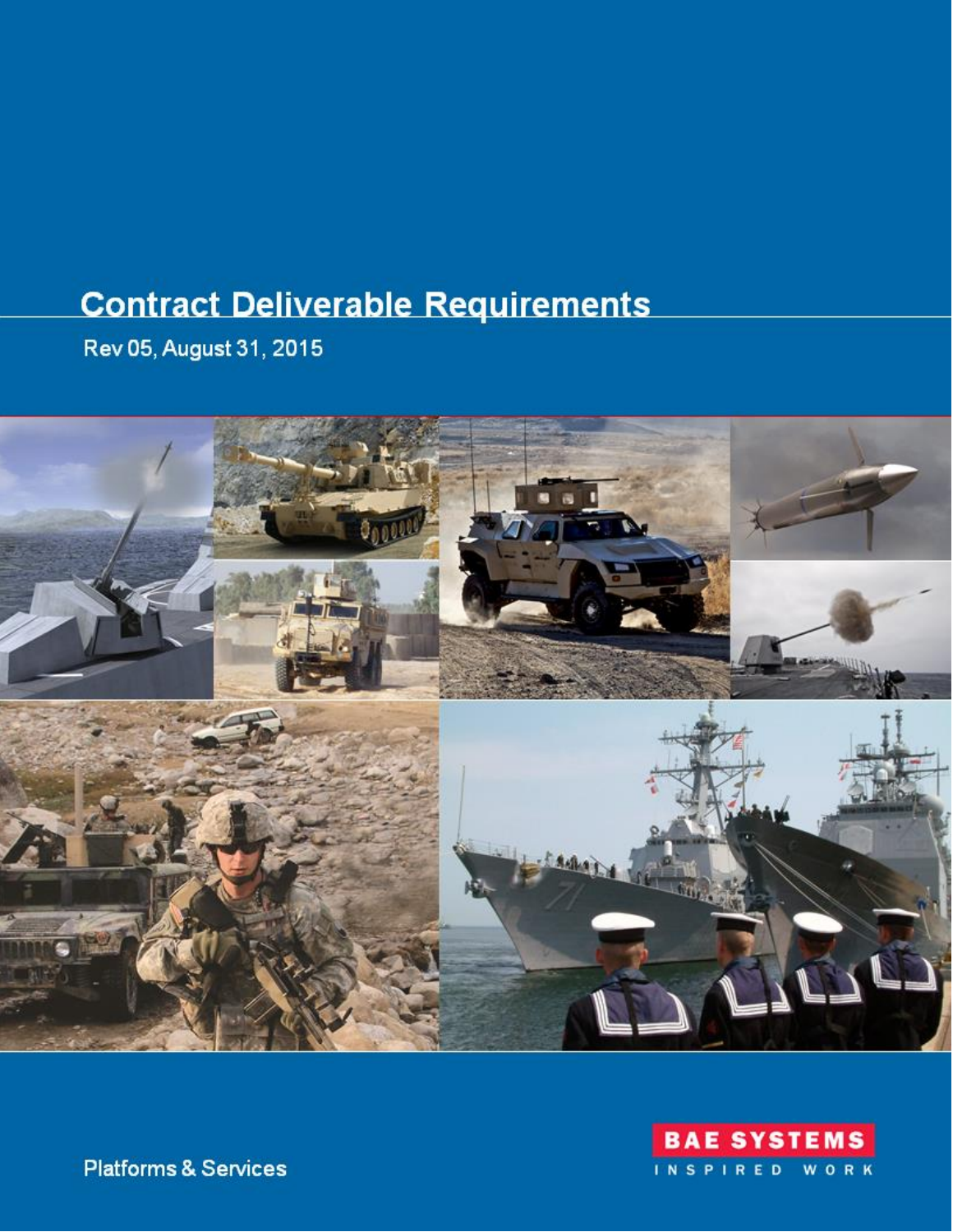| <b>Rev</b> | <b>Date</b> | <b>Change Description</b>                                                                                                                                                                                                                                                                                                                                                                                                                      | <b>Approved</b><br>By | <b>Template</b><br><b>Rev</b> |
|------------|-------------|------------------------------------------------------------------------------------------------------------------------------------------------------------------------------------------------------------------------------------------------------------------------------------------------------------------------------------------------------------------------------------------------------------------------------------------------|-----------------------|-------------------------------|
| $00\,$     | 11/27/12    | <b>New Document Release</b>                                                                                                                                                                                                                                                                                                                                                                                                                    |                       | 06                            |
| 01         | 9/3/13      | Added verbiage to CDR 017, deleted 071                                                                                                                                                                                                                                                                                                                                                                                                         | Tom<br>Frazho         | 07                            |
| 02         | 9/20/13     | Added verbiage to 001, 032, changed<br>verbiage to 057, 058, 059, 060, 061, 063,<br>and 068                                                                                                                                                                                                                                                                                                                                                    | Tom<br>Frazho         | 07                            |
| 03         | 1/15/14     | Changes to CDR 006, 053 and 070                                                                                                                                                                                                                                                                                                                                                                                                                | Tom<br>Frazho         | 07                            |
| 04         | 3/10/15     | Deleted the supplier website link                                                                                                                                                                                                                                                                                                                                                                                                              | Tom<br>Frazho         | 09                            |
| 05         | 8/31/15     | Revisions to CDR 001, 002, 003, 004, 005,<br>006, 009, 016, 018, 019, 020,023, 026, 028,<br>032, 034, 041, 042, 051, 057, 058, 059,<br>060, 081. Deleted 017, 040, 053, 054, 063,<br>068, 069, 070, 072, 073, 074, 075, 076,<br>077, 078, 079, 080. Added 083.; all<br>reference of deleted CDRs have been<br>removed from the body of the document;<br>Consolidated all data submission CDRs into<br>CDR 047; deleted 048, 049, 050, 051, 052 | Tom<br>Frazho         | 11                            |

Approved by Signature **Date** Date

Lyk

 $8/31/15$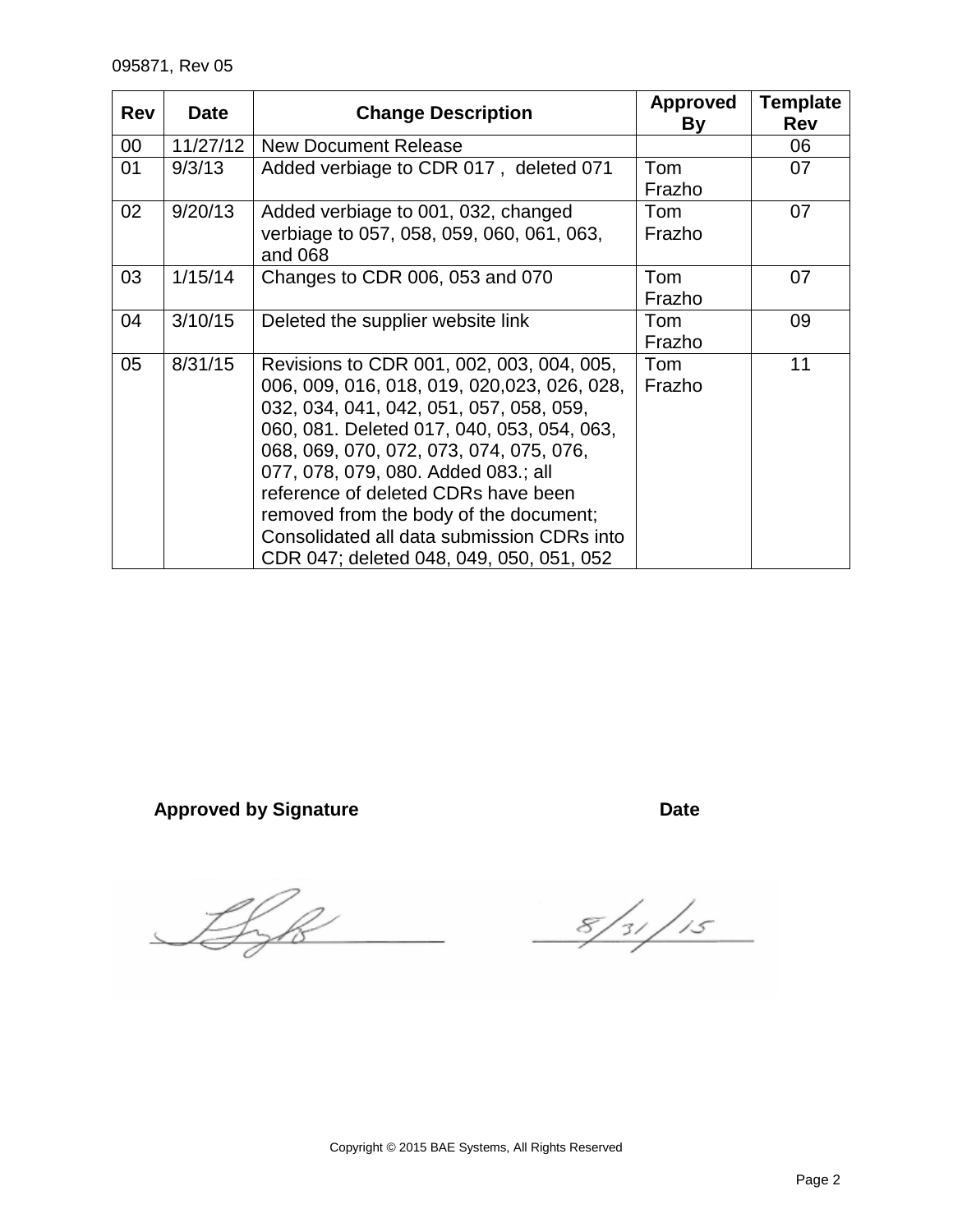## **Contents**

| А. |  |
|----|--|
| В. |  |
| C. |  |
| D. |  |
| Е. |  |
| F. |  |
| G. |  |
|    |  |
|    |  |
|    |  |
|    |  |
|    |  |
|    |  |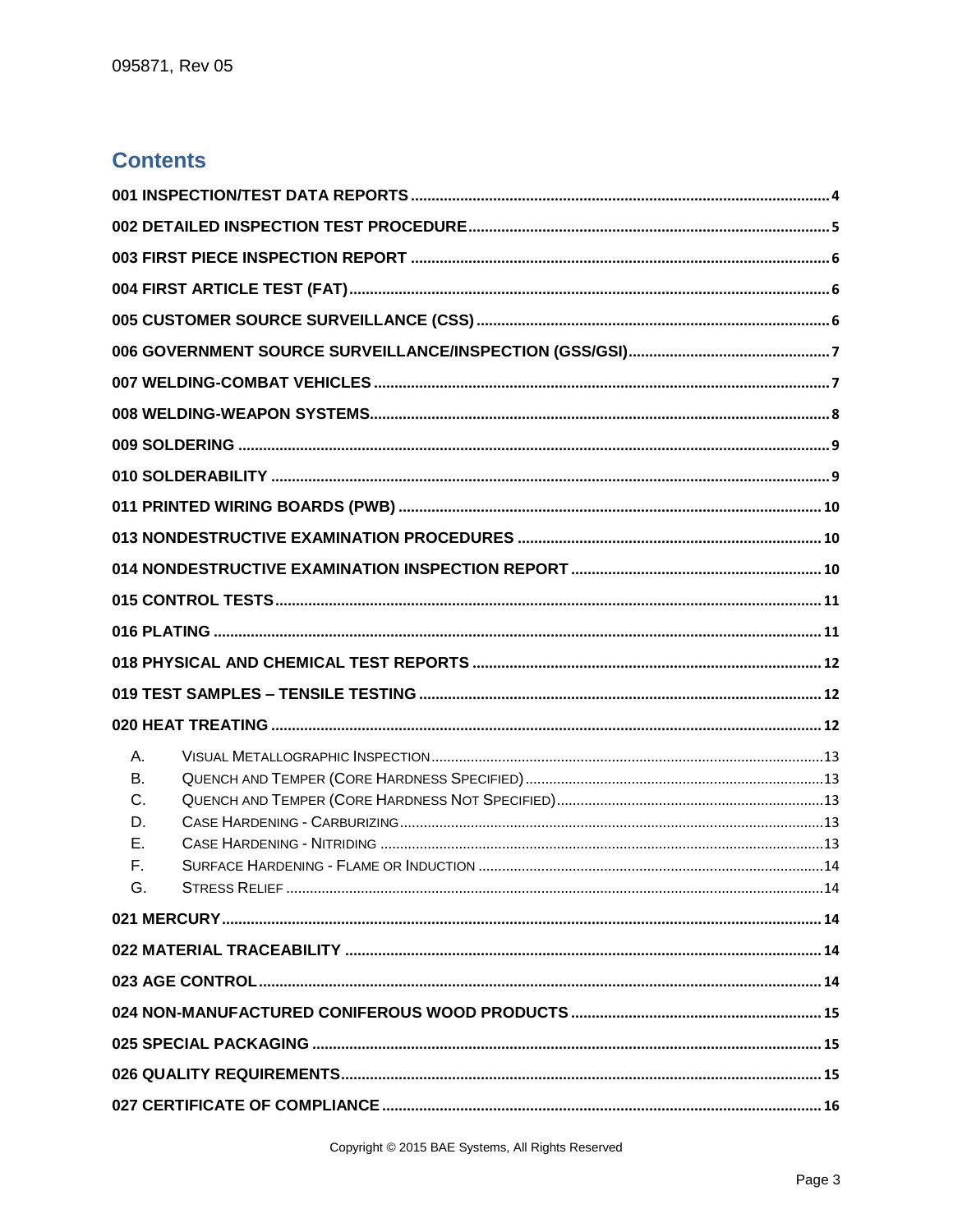| Α. |  |
|----|--|
| В. |  |
| C. |  |
| D. |  |
|    |  |
|    |  |
|    |  |
|    |  |
|    |  |
|    |  |
|    |  |
|    |  |
|    |  |
|    |  |
|    |  |
|    |  |
|    |  |
|    |  |
|    |  |
|    |  |

#### <span id="page-3-0"></span>001 Inspection/Test Data Reports

All of Supplier's actual inspection/test data for the specified item shall be submitted by the Supplier to BAE Systems on a suitable form. The data shall be submitted prior to shipment of the item in accordance with the Data Submission Instructions for this item. As applicable, the data shall include the following information:

• Part Number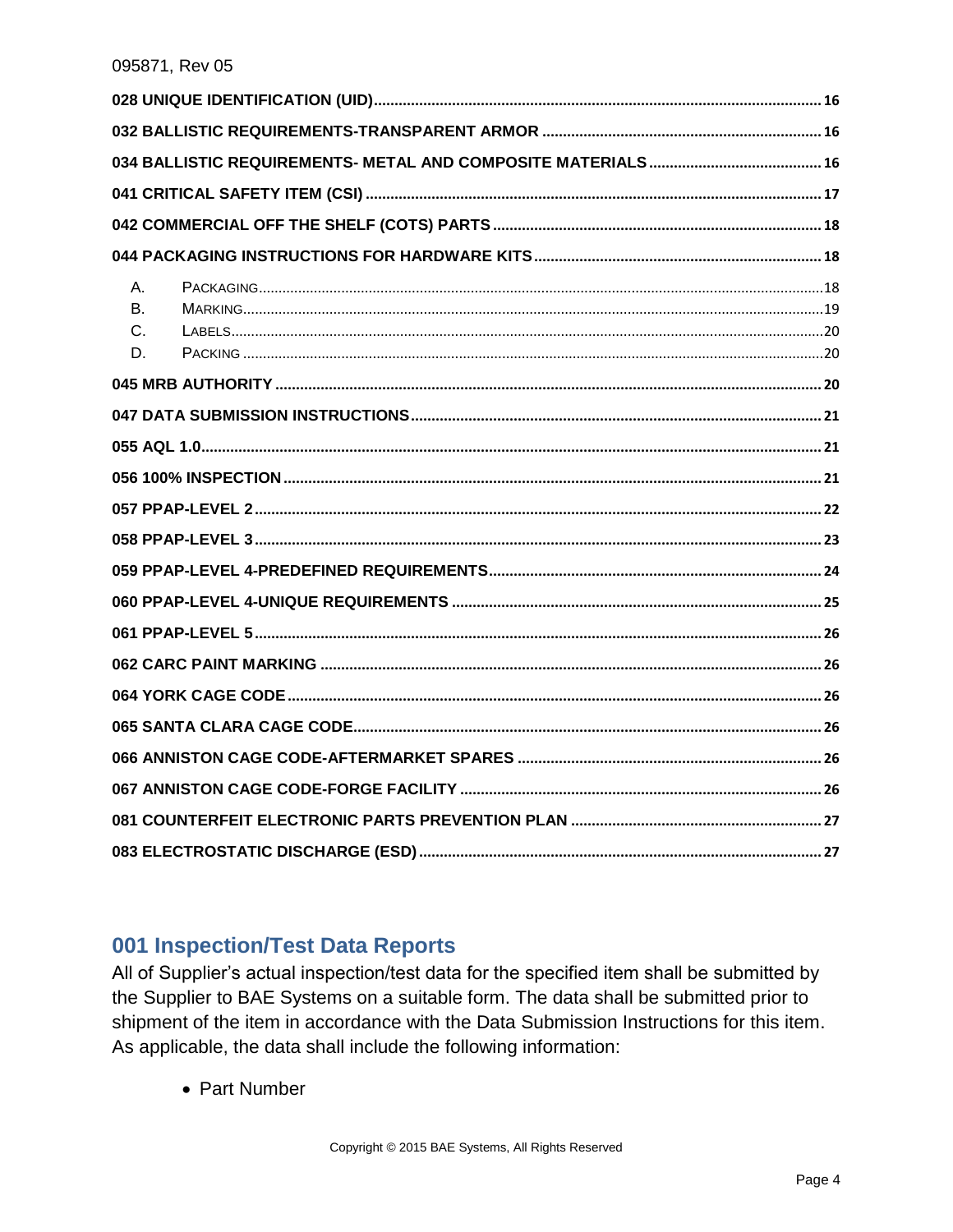- Serial Number
- Quantity of parts
- Identification of each characteristic inspected/tested.
- A ballooned drawing shall accompany the report to identify the characteristics inspected.
- Actual Inspection/test results
- Date of inspection/test
- Inspector's signature, stamp or initials
- Indication of First Piece (when applicable)

#### <span id="page-4-0"></span>**002 Detailed Inspection Test Procedure**

The Supplier shall prepare and maintain a written, detailed inspection/test procedure for the subject item. The Supplier shall submit the procedure(s) to the BAE Systems in accordance with the Data Submission Instructions for this part prior to start of inspection/test. Each procedure shall contain the following information:

- Part Number
- Procedure Revision
- Identification of each characteristic to be submitted to inspection/test, its requirement, and drawing and/or specification requirement reference and their respective acceptance criteria
- Sequence of each inspection/test
- Equipment to be used for each inspection/test and for complex operations, the setup of the inspection/test equipment
- The inspection/test environment
- Definition of the test/inspection report documenting the test/inspection results

Changes to this inspection/test procedure shall be submitted to BAE Systems for approval prior to conduct of inspection/test.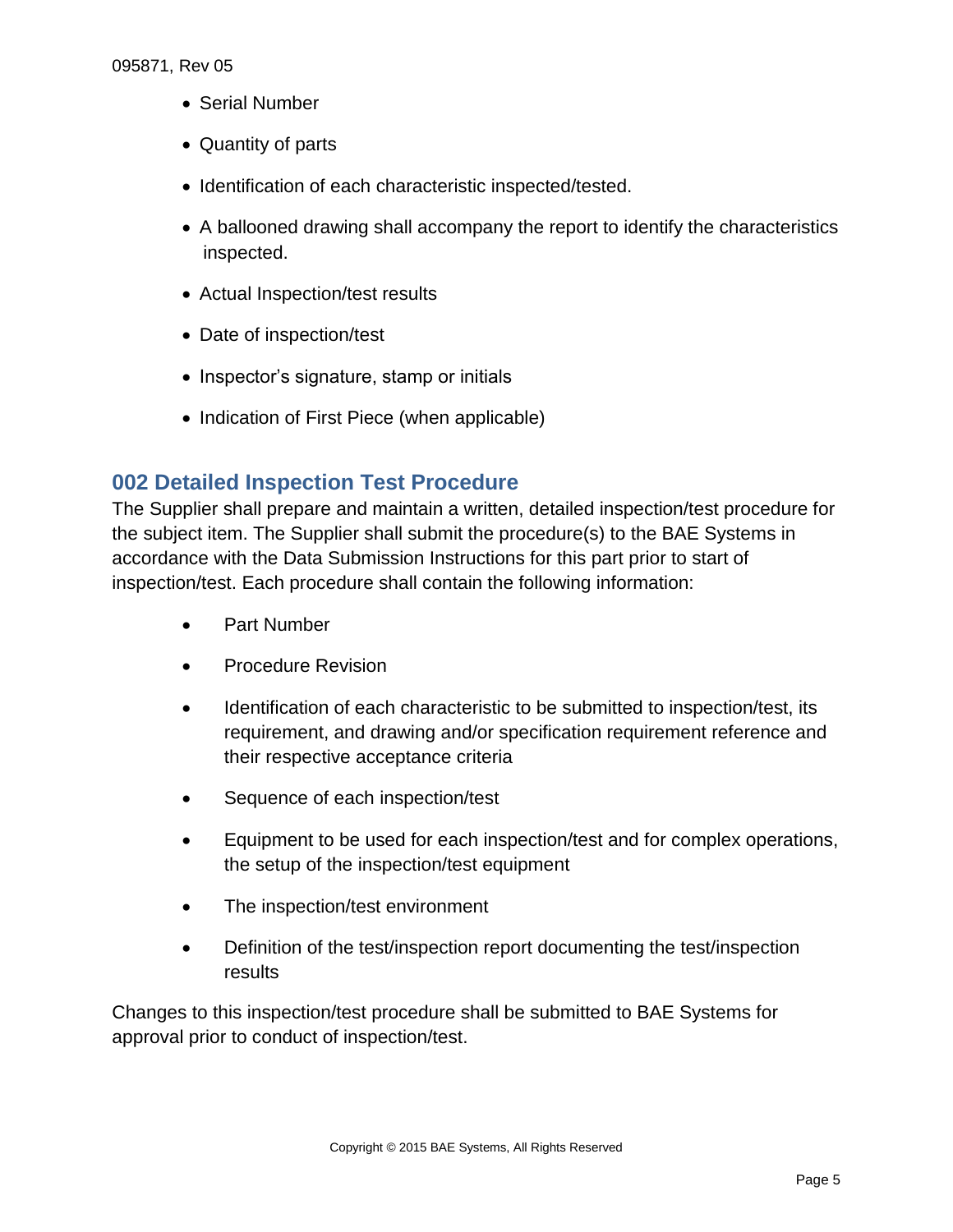#### <span id="page-5-0"></span>**003 First Piece Inspection Report**

The Supplier shall submit their First Piece Inspection Report as specified in SQAM paragraph 8.3 prior to shipment of the product per the Data Submission Instructions for this item.

## <span id="page-5-1"></span>**004 First Article Test (FAT)**

The Supplier shall submit a FAT plan in accordance with the Data Submission Instructions for this item within thirty (30) days after receipt of the Purchasing Agreement. The FAT plan shall include:

- Dates for submittal of the FAT procedure
- Dates and location(s) for all testing with anticipated start/completion dates
- Date for submittal of the FAT report.

The Supplier shall update/resubmit the FAT plan to cover any changes to the schedule. The procedure and test reports may be prepared using MIL-HDBK-831 as a guide and shall be approved by BAE Systems prior to start of test. BAE Systems and its Government customer reserve the right to witness FAT testing at any point in the schedule.

Following First Article Test approval, it is the Supplier's responsibility to notify the BAE Systems Authorized Purchasing Representative to determine what testing must be repeated when any of the following occurs:

- Receipt of new Purchasing Agreement or contract
- Significant change in manufacturing process (introduction of a new manufacturing technique, etc.)
- Change in any drawing configuration, component, or sub-component parts
- Change in manufacturing location

A break in production or process in excess of twenty four (24) months, unless otherwise specified.

# <span id="page-5-2"></span>**005 Customer Source Surveillance (CSS)**

Source Surveillance, inspection, and/or test by a BAE Systems source inspection representative is required for each shipment of this item. In order to accommodate BAE Systems source inspection representatives, the Supplier shall make all facilities, equipment, inspection records, and assistance readily available.

The Supplier shall provide five (5) working days advance notification of requests for source inspection through submission of Form 092245. Requests shall be submitted in accordance with the Data Submission Instructions specified for this item. Unauthorized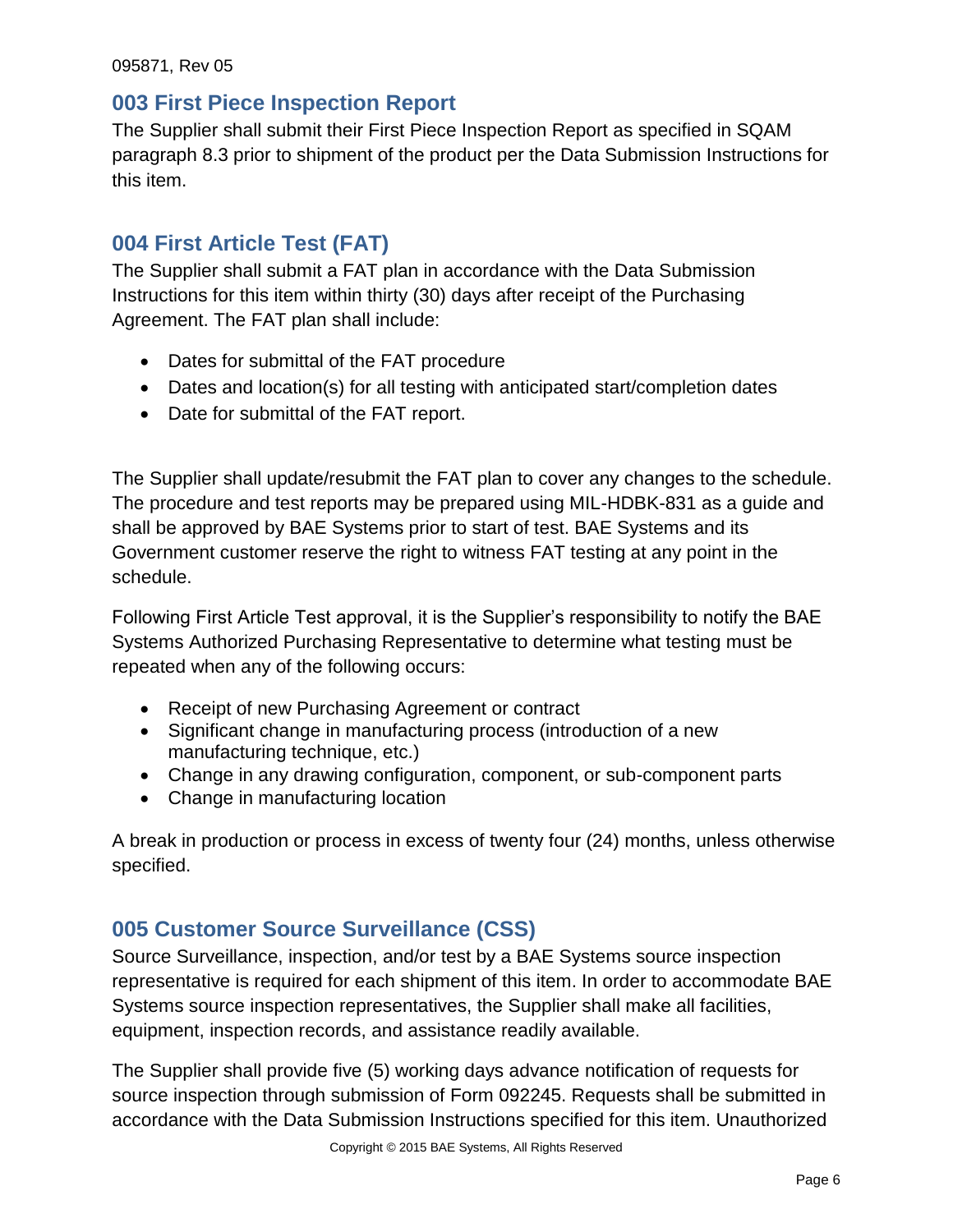shipment of product without BAE Systems source inspection may result in the shipment being rejected, a Supplier Corrective Action Request may be issued and product may be returned to the Supplier at the Supplier's expense.

## <span id="page-6-0"></span>**006 Government Source Surveillance/Inspection (GSS/GSI)**

Government surveillance/inspection is required prior to shipment from your plant and **cannot be waived** by BAE Systems. Unauthorized shipment of product without Government Source Surveillance may result in rejection and subsequent return at the Supplier's cost, and withholding of your invoice payment. GSS shall not replace Supplier inspection nor relieve the Supplier of its responsibility to meet all requirements of the purchasing agreement.

Supplier must notify BAE Systems prior to, or in conjunction with, notification to DCMA so that BAE Systems has the opportunity to perform any reviews/inspections prior to submission to DCMA.

Supplier shall notify the local Government DCMA representative of pending inspections in accordance with FAR 52.246-2(i) (2), which can be found at [https://www.acquisition.gov/far/current/html/52\\_246.html.](https://www.acquisition.gov/far/current/html/52_246.html)

## <span id="page-6-1"></span>**007 Welding-Combat Vehicles**

- **PRIOR** to implementation of the proposed process, procedure approval is required by BAE Systems Weld Engineering
- Supplying product to BAE Systems without an approved Welding Procedure Specifications (WPS) is cause for rejection
- The WPS shall include the Procedure Qualification Record (PQR) for the process
- If the Supplier has completed the BAE Systems Weld Training, they may use the BAE Systems procedures for which they are qualified
- Use of BAE Systems WPS still requires approval prior to use for each individual part number. If the Purchasing Agreement Part Number is changed through configuration, the WPS shall be resubmitted even if nothing is changed within the weld process/procedure
- The Supplier is responsible for the performance and maintenance of all supporting documentation required to demonstrate compliance with Purchasing Agreement requirements

#### **Aluminum and Steel Arc Welding; Resistance Welding and Brazing**

Procedure submittal requirements for aluminum, steel, resistance, and brazing weldments are addressed on the following forms/ procedures: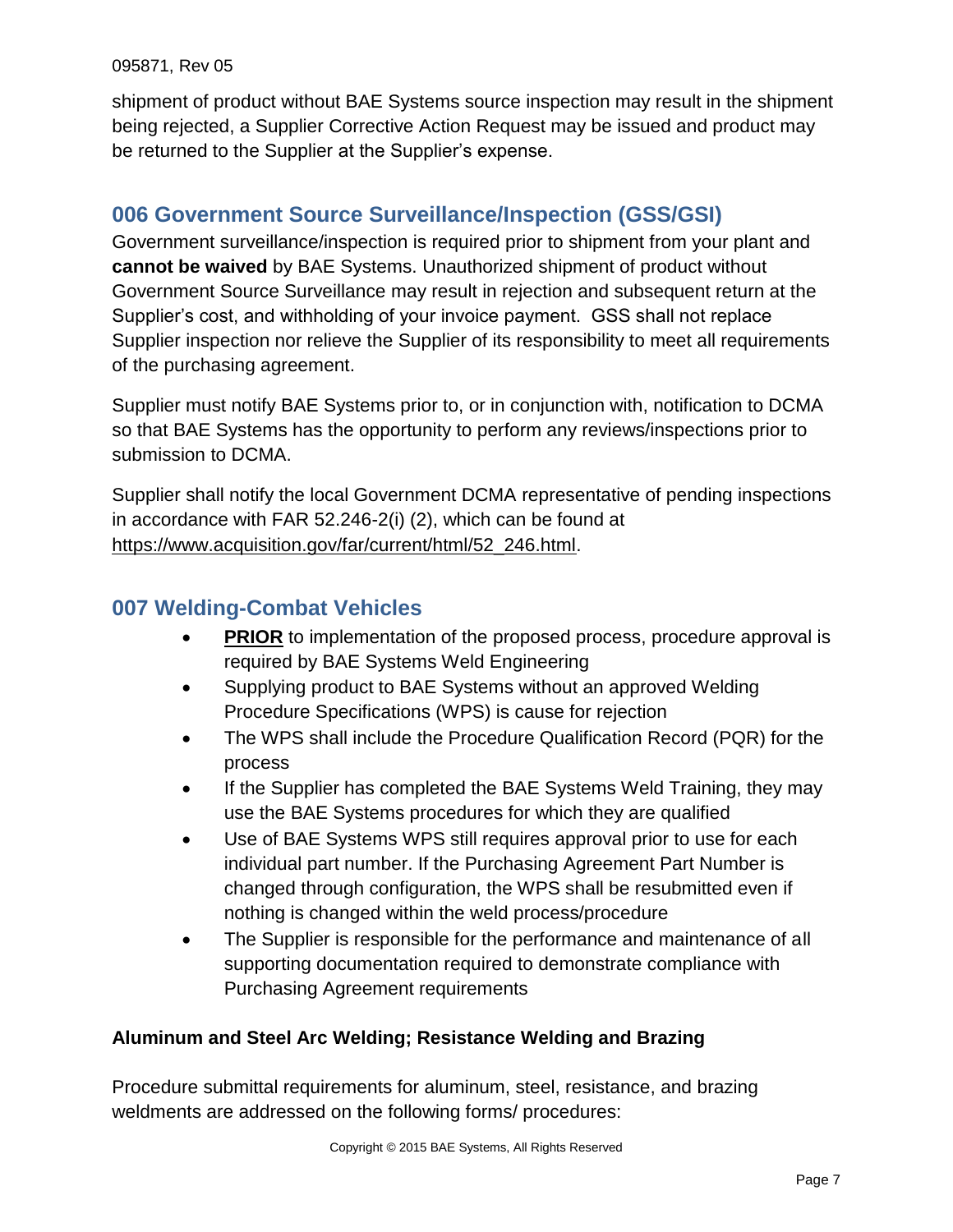| <b>Form</b><br>Number/<br><b>Procedure</b> | <b>Document Title</b>                                                           |
|--------------------------------------------|---------------------------------------------------------------------------------|
| 12472301                                   | Ground Combat Vehicle Welding Code - Aluminum                                   |
| 12479550                                   | Ground Combat Vehicle Welding Code - Steel                                      |
| LAA-5128                                   | <b>Welding Procedure Extension Request</b>                                      |
| LAA-5130                                   | Brazing or Braze Welding Procedure - Cover Sheet                                |
| LAA-51301                                  | <b>Brazing or Braze Welding Procedure</b>                                       |
| LAA-5131                                   | Recorded Joint Welding Procedure for Resistance Welding - Cover<br><b>Sheet</b> |
|                                            | LAA-51311 Recorded Joint Welding Procedure for Resistance Welding               |
| LAA-5272                                   | Welding and Brazing Submittal Requirements and Instructions                     |

Forms are available from a BAE Systems Authorized Purchasing Representative.

Aluminum Welding Code 12472301 replaces these specifications (reference page 4, Table P.1):

- MIL-STD-1946
- MIL-STD-372
- MIL-W-45205
- MIL-W-45206

Steel Welding Code 12479550 replaces these specifications (reference page 4, Table P.1):

- MIL-STD-1261
- MIL-STD-1941
- MIL-STD-1185
- MIL-W-46086

#### <span id="page-7-0"></span>**008 Welding-Weapon Systems**

- Prior to the Supplier's start of fabrication (or repair to raw material, casting, forgings, etc.), the Supplier shall submit procedure(s) and supporting qualification test data in accordance with the applicable specifications (including weld personnel certifications) and form KA-021 to the BAE Systems Authorized Purchasing Representative
- Supplying product to BAE Systems without an approved Welding Procedure Specifications (WPS) is cause for rejection
- The WPS shall include the Procedure Qualification Record (PQR) for the process when applicable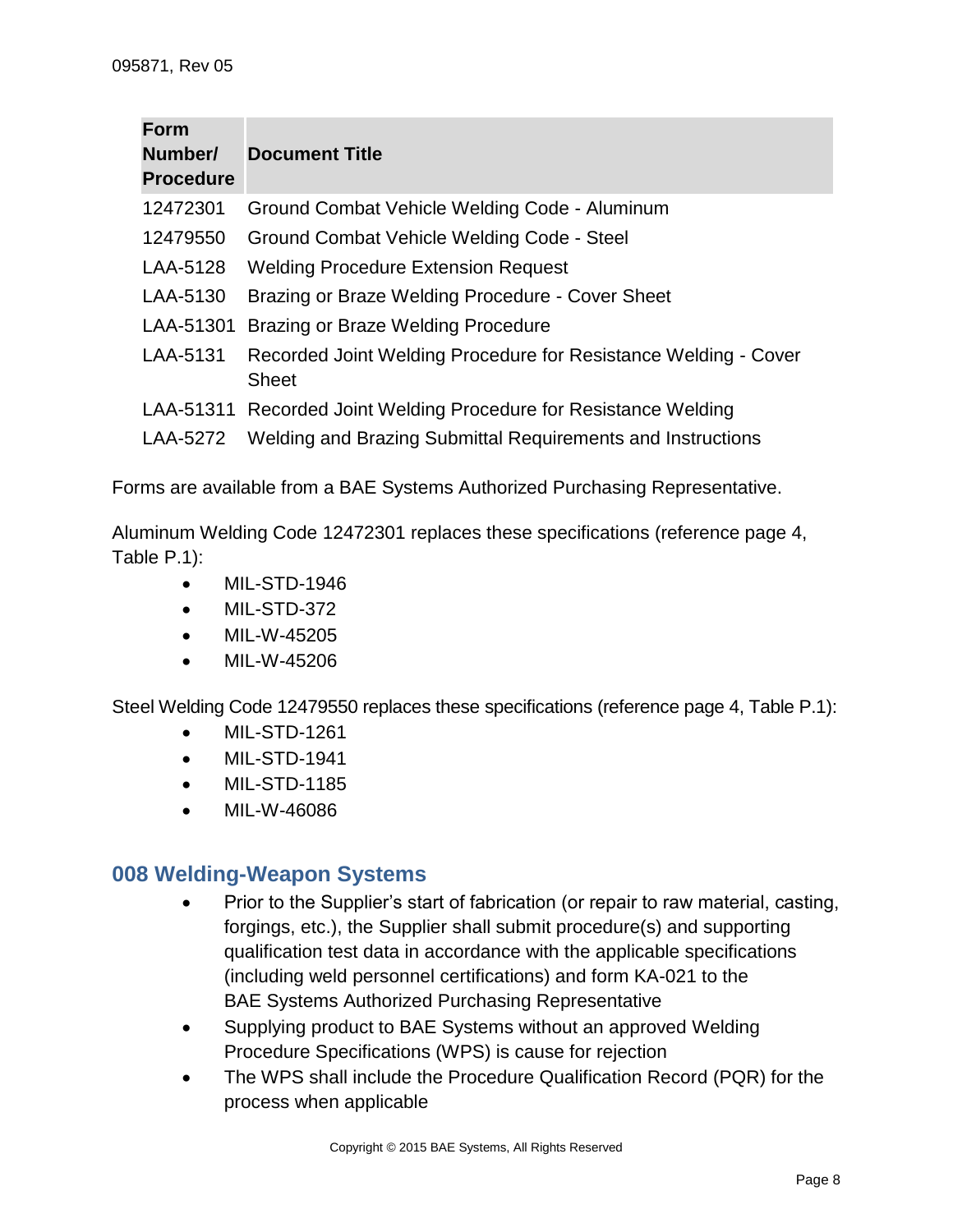- If the Supplier has completed the BAE Systems Weld Training, they may use the BAE Systems procedures for which they are qualified
- Use of BAE Systems WPS still requires approval prior to use for each individual part number
- The Supplier is responsible for the performance and maintenance of all supporting documentation required to demonstrate compliance with the Purchasing Agreement requirements
- Changes/revisions to previously approved weld procedures must be submitted for re-approval

## <span id="page-8-0"></span>**009 Soldering**

- The Supplier shall submit soldering plans in accordance with the Data Submission Instructions for this item within (30) days of receipt of the Purchasing Agreement
- Procedures shall be submitted for all subcontracted soldering operations
- BAE Systems reserves the right to disapprove the plan or to require changes in the plan, which it deems necessary to ensure the product conforms to IPC J-STD-001, Class 3 and Purchasing Agreement requirements
- A new Purchasing Agreement number with the same prime contract number as previously approved does not require extension of approval
- The plan shall include, as a minimum, detailed procedures to be followed and utilized throughout all areas of performance
- The Supplier must have approval from BAE Systems prior to beginning production. This approval will be in the form of a letter notifying you that your facility has satisfactorily completed a Soldering Audit. The approved program must be utilized in the performance of Purchasing Agreement
- Any and all records required by the approved program may be requested at any time and must be immediately available for review
- BAE Systems must approve changes to this program following approval

## <span id="page-8-1"></span>**010 Solderability**

Material supplied shall meet the solderability requirements of the product fabrication specification. When no solderability test is specified, the test shall be performed in accordance with MIL-STD-202, Method 208.

#### **Note: One hour steam aging is required for wire.**

For each shipment, the Supplier shall provide a written certification stating that the components provided were tested and meet the applicable solderability requirements as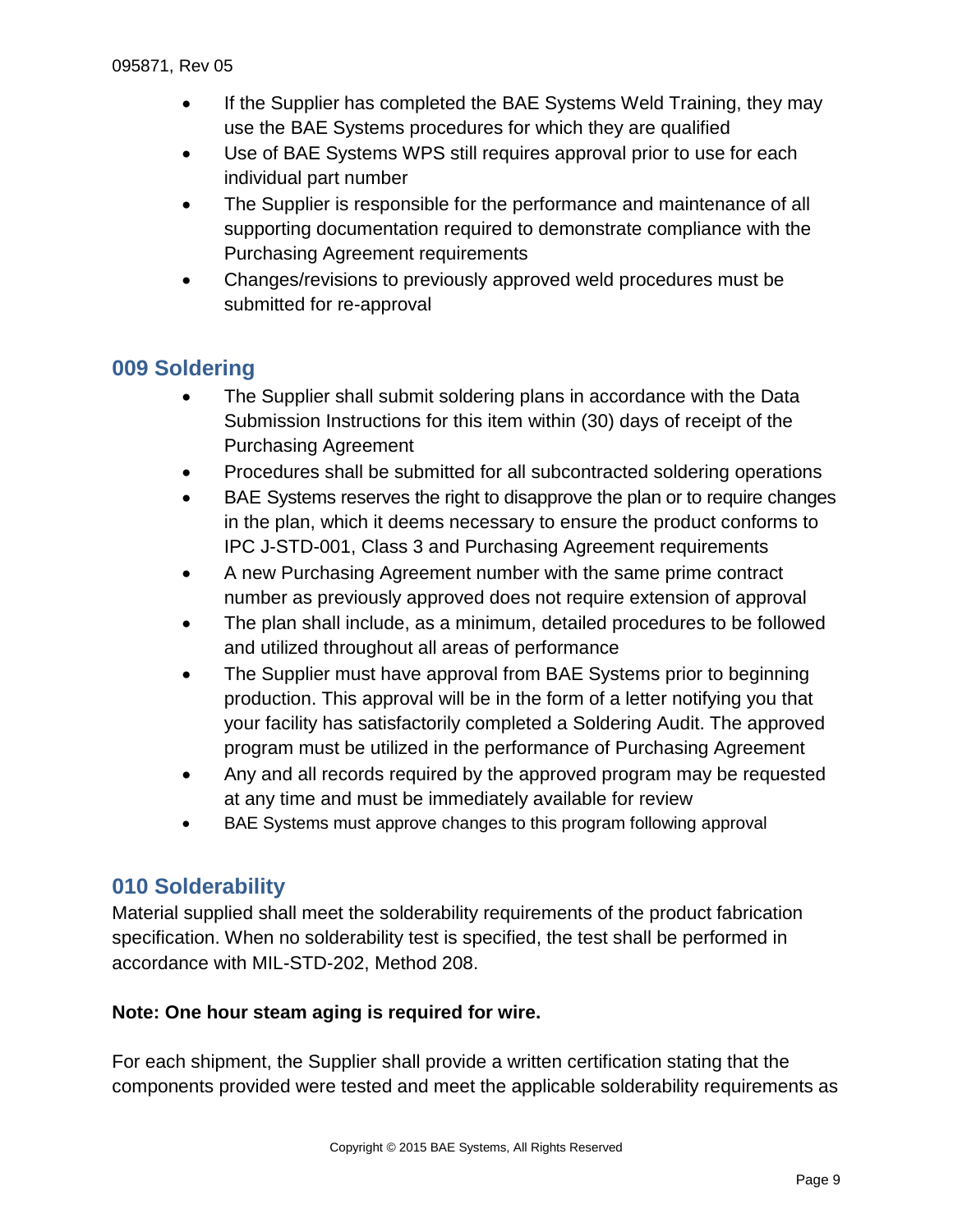stated above. Certification shall be submitted in accordance with the Data Submission Instructions for this item.

# <span id="page-9-0"></span>**011 Printed Wiring Boards (PWB)**

The Supplier shall provide for each shipment a written certificate stating that the boards were fabricated to the relevant specifications identified within the TDP. The certification shall be provided in accordance with the Data Submission Instructions for this item. Test coupons and microsections must be maintained for a period of two (2) years and available for examination by BAE Systems.

## <span id="page-9-1"></span>**013 Nondestructive Examination Procedures**

When the Purchase Order specifies Nondestructive Examination such as radiography, magnetic particle, liquid penetrant, or ultrasonic inspections, the Supplier shall submit the procedure to BAE Systems in accordance with the Data Submission Instructions for this part for approval. The procedure shall be submitted within thirty (30) days after receipt of the Purchasing Agreement. If the submittal is requested during performance of the Purchasing Agreement, the Supplier shall submit the procedure within three (3) days of receiving the request.

All changes to the approved procedure shall require re-submittal and approval. The revised procedure shall not be implemented until written approval is received from BAE Systems.

## <span id="page-9-2"></span>**014 Nondestructive Examination Inspection Report**

he Supplier shall furnish a certified test report stating that Nondestructive Examination(s) required per the TDP have been performed in accordance with an approved test procedure as required by the referenced specification and that the material is acceptable. The certification shall also include:

- Type of test and coverage
- Applicable procedure specification (title, number and revision)
- Applicable acceptance criteria (title, number and revision)
- Name and address of the company that actually performed the testing
- Certificate of process compliance

A test plan shall be developed detailing the Nondestructive Examinations to be performed (including test equipment to be used, angles to be captures in radiographic testing, etc.) and shall be made available to BAE Systems upon request.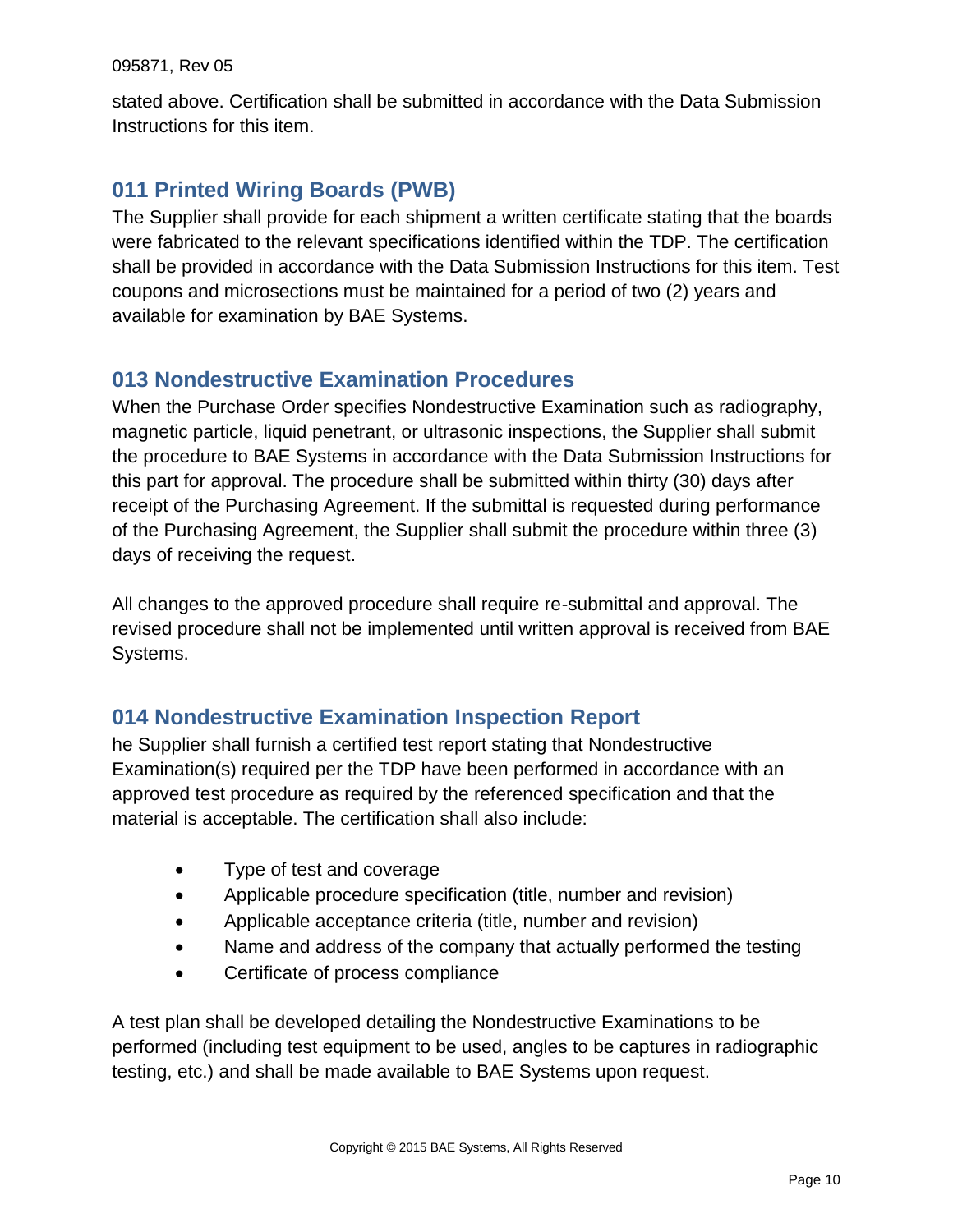#### <span id="page-10-0"></span>**015 Control Tests**

The Supplier shall perform Control Tests at the frequency defined by the specification/QAP. The Supplier is responsible for determining the test schedule based on the production and delivery schedule for the Purchasing Agreement. The Supplier shall submit, in accordance with the Data Submission Instructions for this item, a control test procedure within thirty (30) days after receipt of the Purchasing Agreement for approval by BAE Systems. The Supplier shall notify the BAE Systems Authorized Purchasing Representative of the projected test schedule and any changes as they occur. If any failures occur, either through defect of the test equipment or of the test sample itself, the Supplier shall immediately notify the BAE Systems Authorized Purchasing Representative for further instructions prior to continuance of testing.

Following the completion of testing, a test report shall be submitted in accordance with the Data Submission Instructions for this item for approval.

MIL-HDBK-831 should be used as a guide in developing the test report format. As a minimum, the test report shall include:

- BAE Systems Part Number
- BAE Systems Purchasing Agreement Number
- Prime Contract Number (this is specified on the Purchasing Agreement)
- Applicable drawings/specification and revision level
- Type of test (i.e., Group "C," Group "D," etc.)
- Tests performed and results
- Test completion date
- Sample size
- Sample identification, if applicable
- Production interval (or Purchasing Agreement line number)
- Printed name, signature, and title of Supplier's representative
- Report date
- Any additional data or information required to show full compliance to the control test requirements

## <span id="page-10-1"></span>**016 Plating**

The Supplier shall provide written certification documenting that the plating was performed in accordance with drawing and Purchasing Agreement requirements. The facility actually performing the plating shall prepare the certification. When baking for hydrogen embrittlement relief is required, the certification shall define the required bake time at temperature and contain a statement that the items were baked at the required temperature for the required minimum time specified in accordance with the required revision level of the specification.

Certification **MUST** include as a minimum: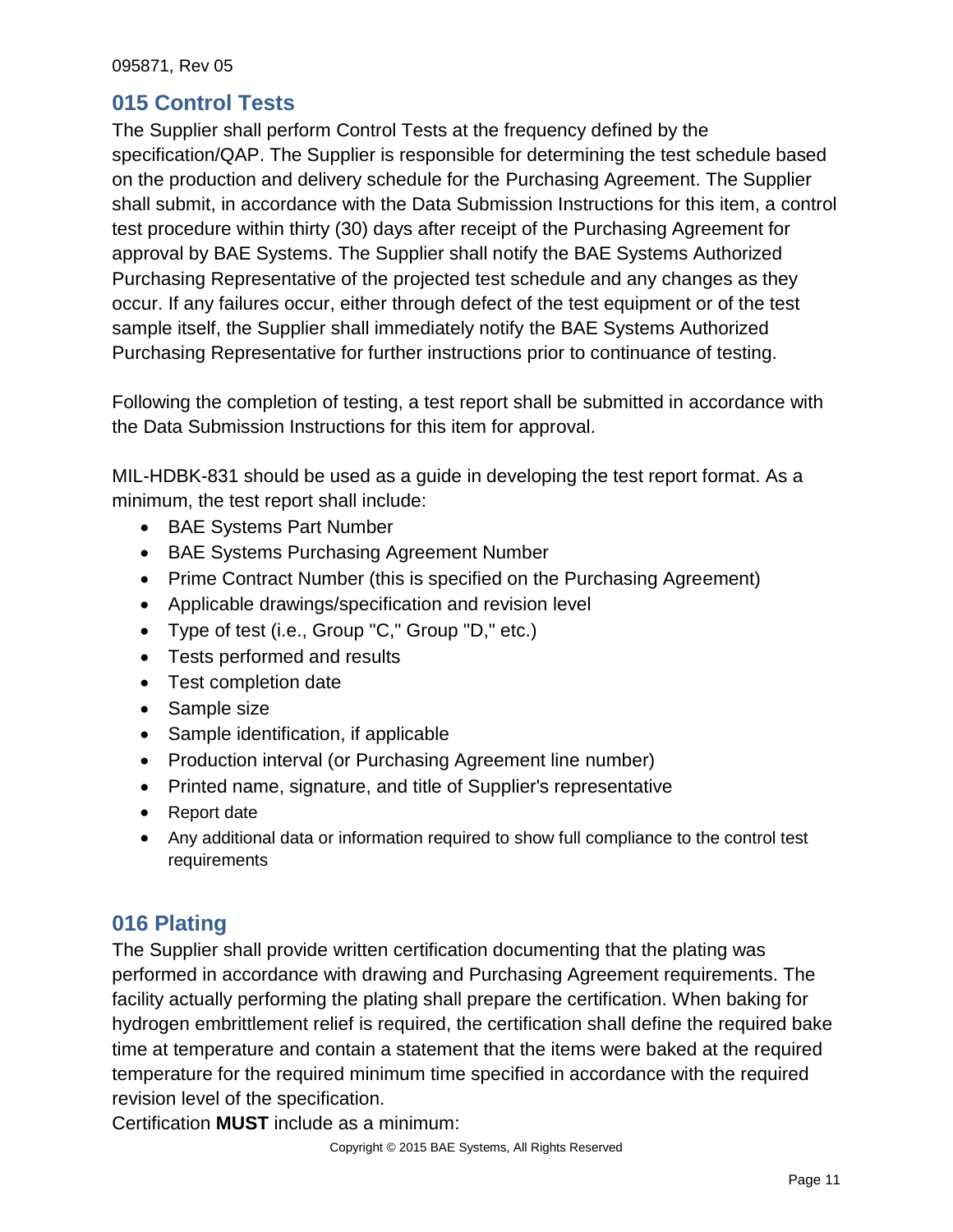- Part number
- Purchasing Agreement number
- Plating process specification used
- Baking temperature
- Baking time
- A statement that the baking operation was started within 3 hours of plating completion
- Complete lot traceability to all certifications related to the BAE Systems Purchasing Agreement
- Signature/title of the Supplier's representative
- Report date

## <span id="page-11-0"></span>**018 Physical and Chemical Test Reports**

**With each shipment, the Supplier shall provide a material certification including all actual chemical, mechanical, and/or physical test results pertaining to the material shipped under this Purchasing Agreement with traceability to the original mill/manufacturer, heat lot, and country of origin, as applicable. This data shall be provided to BAE Systems in accordance with the Data Submission Instructions for this part.**

#### <span id="page-11-1"></span>**019 Test Samples – Tensile Testing**

With each shipment, the Supplier shall provide a set of two samples (un-machined test bars/sheet stock) suitable for the mechanical testing as required by Purchasing Agreement or referenced specification. Both shall be made from the same melt and heat treated in the same lot as the supplied parts. Identify by paint marking.

#### <span id="page-11-2"></span>**020 Heat Treating**

With each shipment, the Supplier shall provide a written certification that heat treatment was performed in accordance with drawing and Purchasing Agreement requirements.

Supplier shall conduct a visual inspection for cracks or other injurious defects.

When the drawing specifies a hardness range for materials due to quench and temper or other practices, actual results shall recorded on the certification.

Copyright © 2015 BAE Systems, All Rights Reserved When heat treating is performed by a facility other than the Supplier shown on Purchasing Agreement, the name of that subcontractor and a copy of the certificate furnished by the subcontractor for the heat treatment shall be furnished to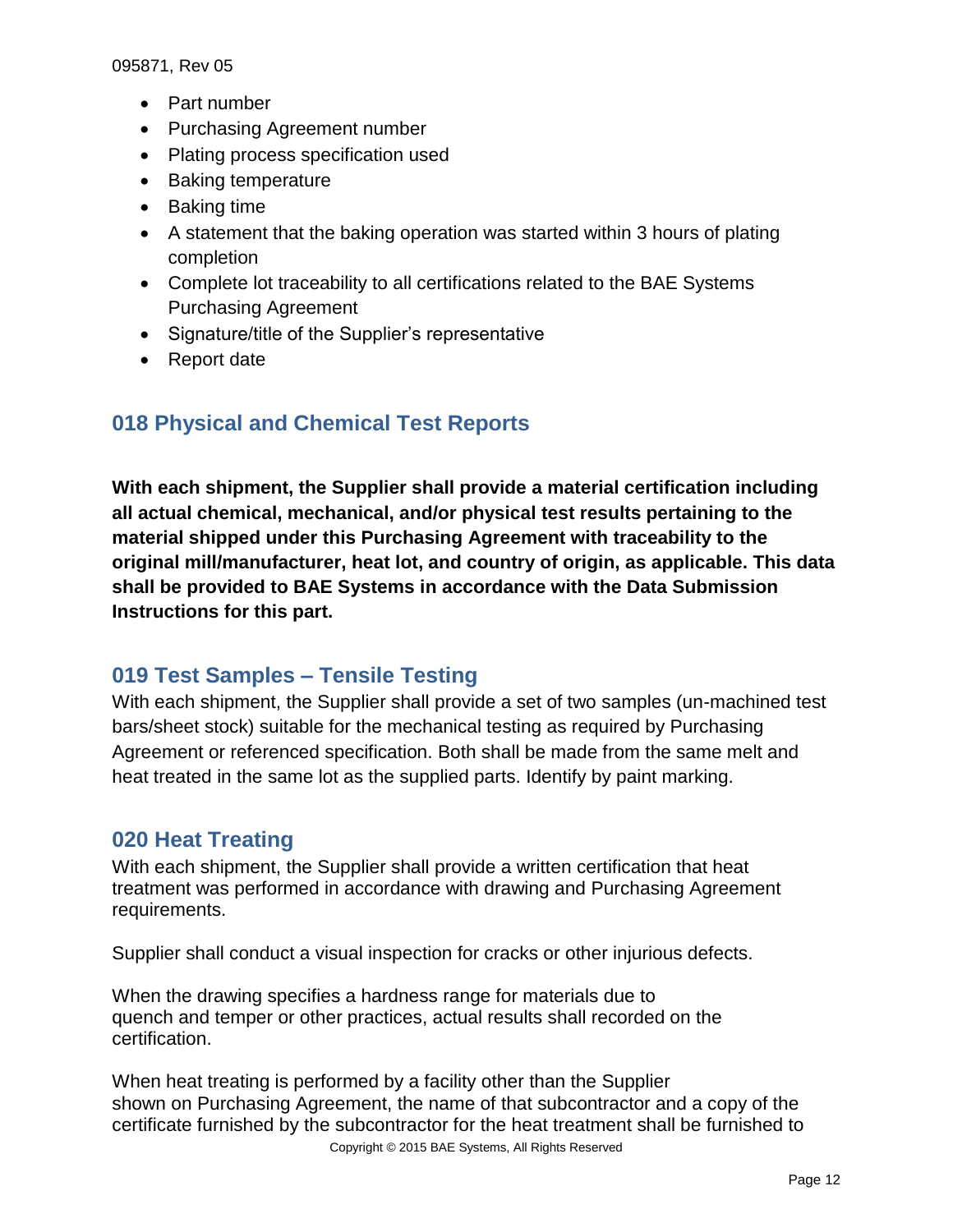BAE Systems.

When specified on the drawing and/or the Purchasing Agreement, test samples shall be provided to BAE Systems for evaluation.

<span id="page-12-0"></span>The below processes shall be completed as stated per specific drawing requirements.

# **A. Visual Metallographic Inspection**

Visual inspection at a magnification of 5X shall be performed on heat treated items. Cracks, seams, laps or other injurious defects shall not be allowed. For steel carburized parts, the heat treat condition prior to carburizing shall be either quench and tempered or normalized and tempered. Heat treat process and atmosphere control shall be such that no decarburization occurs on the surface as detectible by metallographic sectioning under magnification at 100X, method specified on drawing or appropriate specification. Exceptions are stress-proof, fatigue-proof, precipitation hardening grades of steel, marging steels and structural steel such as HY-, HY-100, Cor-ten, etc. This will minimize distortion and assure that proper hardness is achieved.

# <span id="page-12-1"></span>**B. Quench and Temper (Core Hardness Specified)**

A test specimen (or additional part) of the same alloy and same size, within 20% of the largest cross section thickness, shall be heat treated with each heat treat lot. The test sample shall have a length at least one inch longer than the section thickness or two times the diameter. The specimen or sample part shall be cross sectioned at mid-length of the largest cross section thickness plus or minus 3/8 inch. The Supplier shall submit a report including the actual surface hardness and core hardness at ½ radius (core hardness measured on cut surface).

# <span id="page-12-2"></span>**C. Quench and Temper (Core Hardness Not Specified)**

The report shall include a statement of the surface hardness findings for each heat treat lot. Testing shall be done in areas identified on the drawing or in such a manner as to not damage the critical surface finish as defined by the drawing.

# <span id="page-12-3"></span>**D. Case Hardening - Carburizing**

A test specimen of the same alloy and similar configuration as the part shall be processed with each heat treat lot to verify case depth, surface and core hardness requirements, and microstructure. The Supplier shall submit a report with the required case depth hardness actual results obtained and microstructure per specified standard. Certification shall be submitted with each heat treat lot.

# <span id="page-12-4"></span>**E. Case Hardening - Nitriding**

A test specimen of the same alloy, same hardness, and similar configuration as the part shall be processed with each heat treat lot to verify case depth, hardness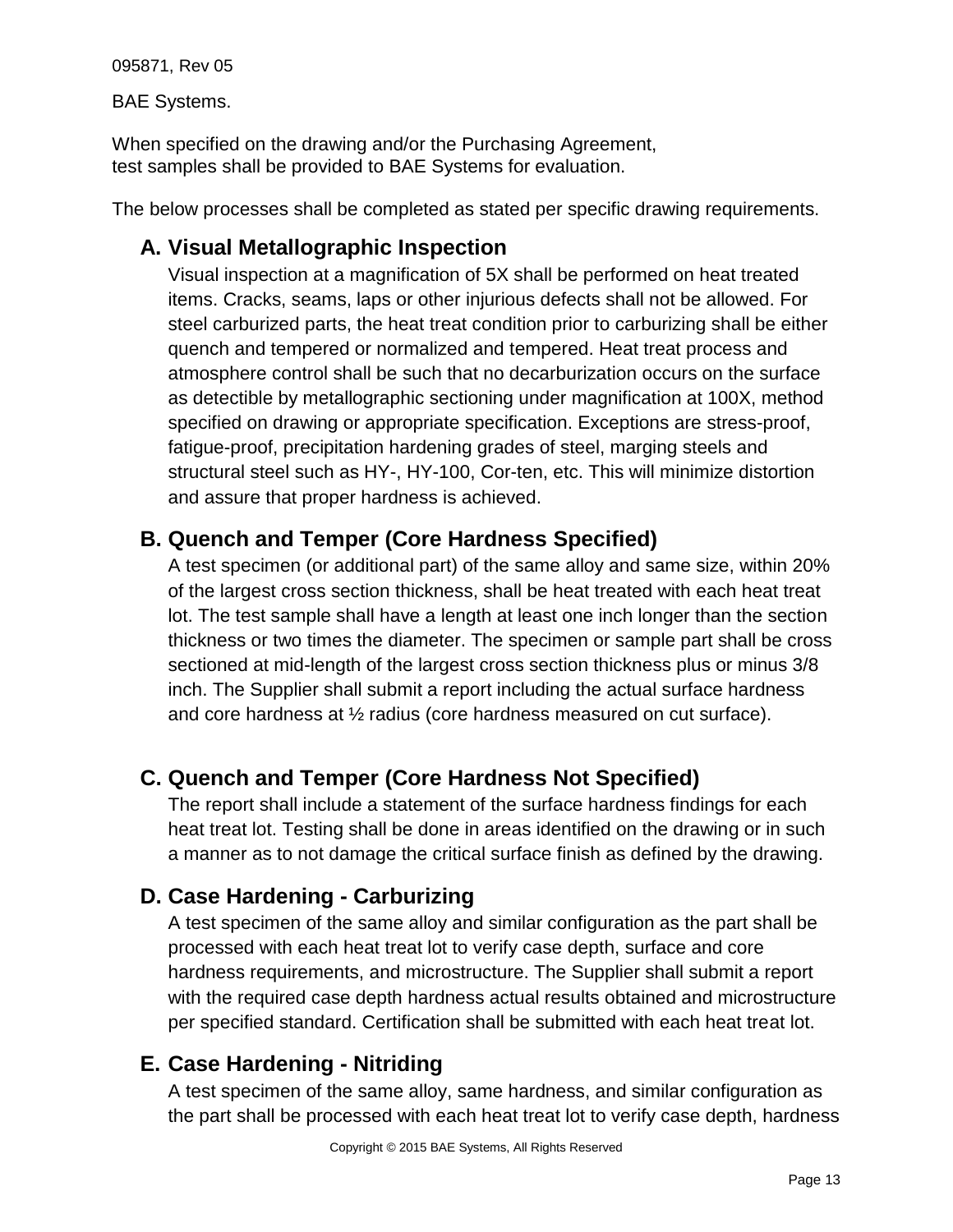requirements, and to monitor thickness of white layer. The Supplier shall submit a report with required case depth, hardness, process temperature, and actual results obtained. Certification shall be submitted with each heat treat lot.

## <span id="page-13-0"></span>**F. Surface Hardening - Flame or Induction**

The Supplier shall provide certification with each lot reporting the actual case depth, surface and core hardness values obtained. First Article proof tests with pattern, equipment power setting, quench media, and other critical process parameters shall be maintained by vendor.

#### <span id="page-13-1"></span>**G. Stress Relief**

Certification shall report the actual processing time, temperature and number of cycles for each lot as defined in the drawing or specification.

#### <span id="page-13-2"></span>**021 Mercury**

With each shipment, the Supplier shall provide certification that the material shipped under this Purchasing Agreement does not contain functional mercury in any form and that no mercury-bearing instruments and/or equipment that might cause contamination have been used in the manufacture, fabrication, assembly, or testing of any material shipped under this Purchasing Agreement. This requirement must be included in all sub-tier Purchase orders however certification is only required from the BAE Systems tier 1 supplier.

## <span id="page-13-3"></span>**022 Material Traceability**

All finished product lots must be traceable to raw material heat/lots, and the Supplier must maintain material traceability throughout all steps of the manufacturing process including any outside processing.

## <span id="page-13-4"></span>**023 Age Control**

Age-sensitive items include, but are not limited to, paint, adhesives, and rubber products. The following requirements apply to all items with this requirement:

- Age-sensitive items shall be delivered as directed by requirement assigned from below.
	- a) With a minimum of 50% of the shelf life remaining or
	- b) With a minimum of 75% of the shelf life remaining.
	- c) With a minimum of 85% of the shelf life remaining.
	- d) Other as directed by contract.
- Age-sensitive items shall be delivered with a minimum of50% of the shelf life remaining or as directed by contract.
- All age-sensitive items and their respective shipping containers shall be permanently marked with the cure/manufacture and the expiration dates in addition to any other marking requirements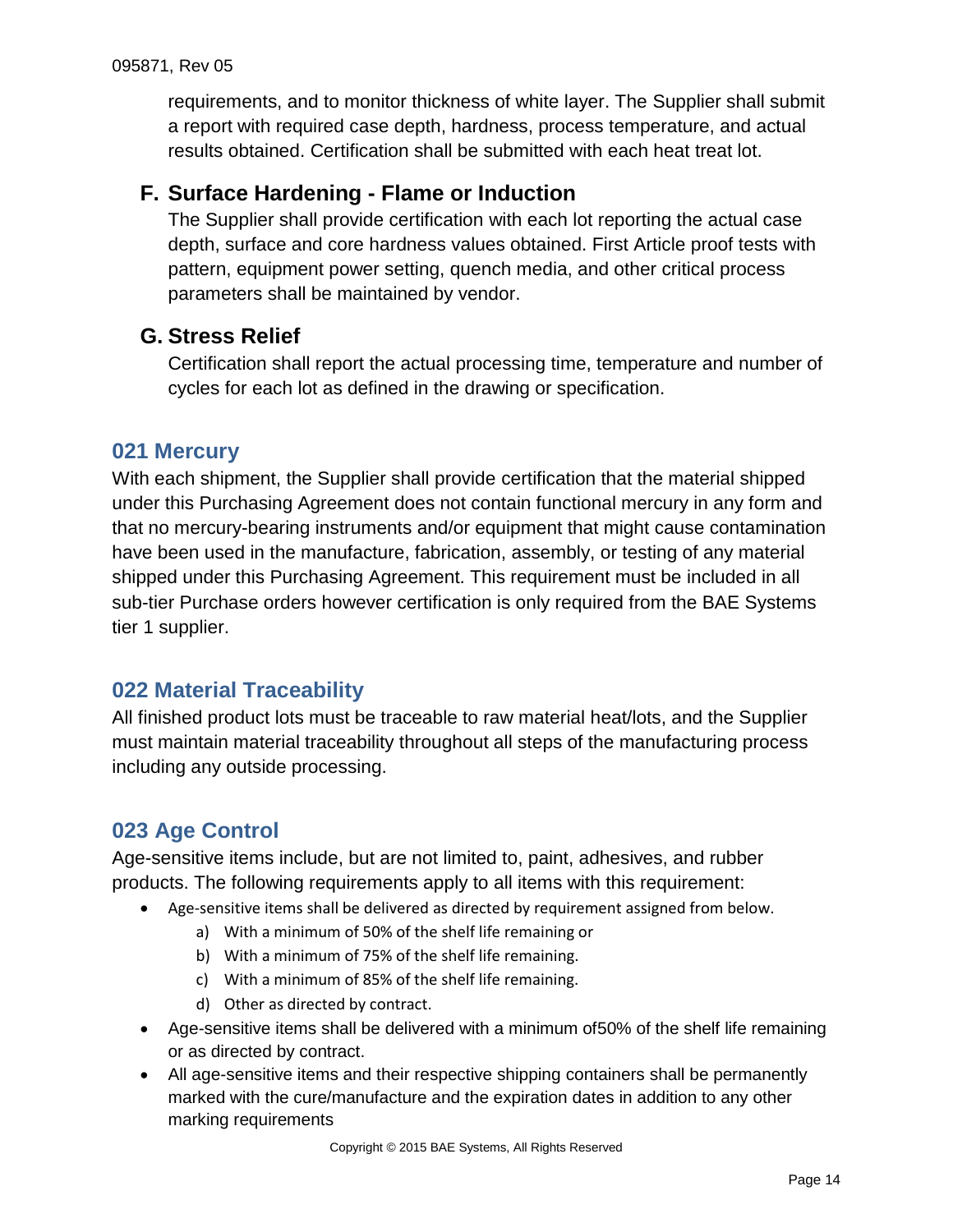- For parts delivered on a spool or reel, the marking must be applied to a visible location on the outside of the spool or reel
- The cure/manufacture and expiration dates shall be in either Quarter/Year format (for product with a shelf life in excess of three (3) years) or Month/Year format (for product with a shelf life of three (3) years or less). The method of marking and the marking height shall be in the manufacturer's format, however the marking shall not affect the part's form, fit, or function

| Example: | <b>CURE</b> | 4Q/2010 |
|----------|-------------|---------|
|          | <b>FXP</b>  | 4Q/2016 |

- In addition to the requirements of SQAM paragraph 8.5, Certificates of Conformance for age sensitive items shall include:
	- Lot traceability by run, batch, lot, or date of manufacture
	- Shelf life expiration date (as required by specification)
	- Storage conditions to achieve shelf life, if not stated on the material package

## <span id="page-14-0"></span>**024 Non-manufactured Coniferous Wood Products**

All wooden pallets and wood containers produced entirely or in part of nonmanufactured softwood species shall be constructed from heat-treated coniferous material. This material must be certified accordingly by an accredited agency recognized by the American Lumber Standards Committee (ALSC) in accordance with Non-manufactured Wood Packaging Policy and Non-manufactured Wood Packaging Enforcement Regulations. The Supplier shall maintain on file at their facility, and provide upon request to BAE Systems, a certificate of conformance from the accredited heat treat facility.

#### <span id="page-14-1"></span>**025 Special Packaging**

Material is to be packaged in accordance with the packaging instructions provided in the body of or attached to this Purchasing Agreement. A statement that the packaging is in accordance with the specified requirements will be included in the Certificate of Compliance (reference SQAM paragraph 8.5).

## <span id="page-14-2"></span>**026 Quality Requirements**

The Supplier **shall** maintain on file, and provide to BAE Systems upon request, objective quality evidence demonstrating compliance to all of the requirements of this Purchasing Agreement. When documentation is requested by BAE Systems, the documentation shall be provided in a commonly readable electronic format and **shall** be provided to BAE Systems in accordance with the Data Submission Instructions for this part.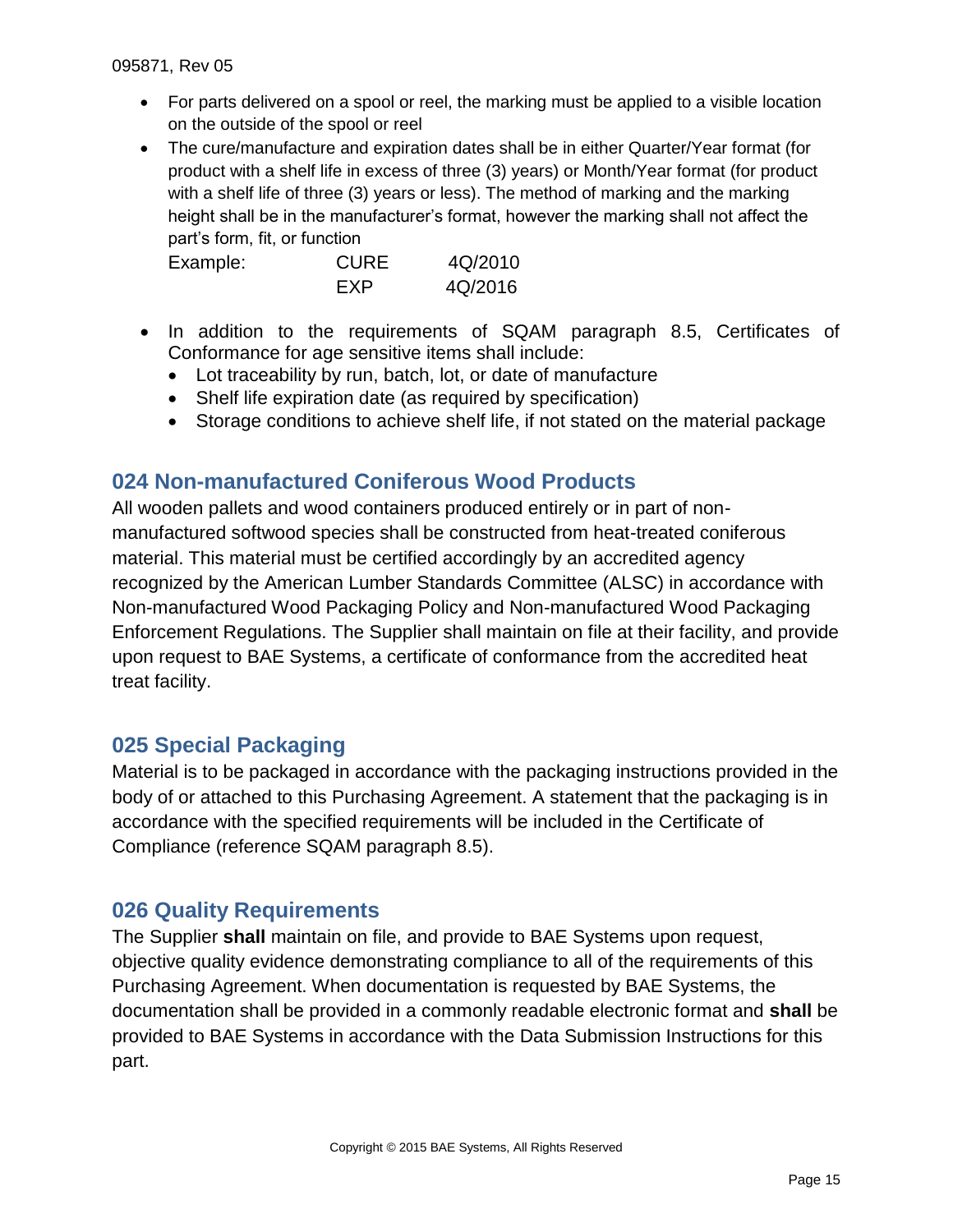#### <span id="page-15-0"></span>**027 Certificate of Compliance**

The Supplier shall provide with each shipment a copy of their Certificate of Compliance as defined by paragraph 8.5 of the SQAM. Copies shall be delivered as specified by the Data Submission Instructions for this item.

## <span id="page-15-1"></span>**028 Unique Identification (UID)**

This item requires UID marking in accordance with the TDP requirements. If the UID marking is already present, verify that it is intact and able to be scanned. If the scan fails, replace the existing marking with new UID marking. It is acceptable to add UID marking to an existing data plate as long as the following human readable information (HRI) is present:

- Cage Code
- Part Number
- Serial Number

## <span id="page-15-2"></span>**032 Ballistic Requirements-Transparent Armor**

A ballistic first article test shall be performed and accepted prior to any production of transparent armor. All drawing and specification requirements shall be met as required for the ballistic FAT and ballistic lot testing.

BAE Systems source inspection shall be requested prior to shipping the samples for ballistic testing.

In addition to the marking requirements, specified in the PO and on the drawings, ALL test specimens, shipping containers and associated documents shall be clearly marked "First Article Sample" or "Lot Sample."

All Ballistic test documentation shall be provided in accordance with the Data Submission Instructions for this item.

Following Ballistic First Article approval, the supplier shall submit lot samples for testing per the schedule in the ballistic test specification.

#### <span id="page-15-3"></span>**034 Ballistic Requirements- Metal and Composite Materials**

- A. Ballistic Firing Records for Plate and Composites- The Supplier shall provide a copy of the:
	- a. Physical and Chemical Test Reports
	- b. Government Ballistic Test Certification

Including firing number, for each heat/lot of ballistic material in accordance with the Data Submission Instructions for this item.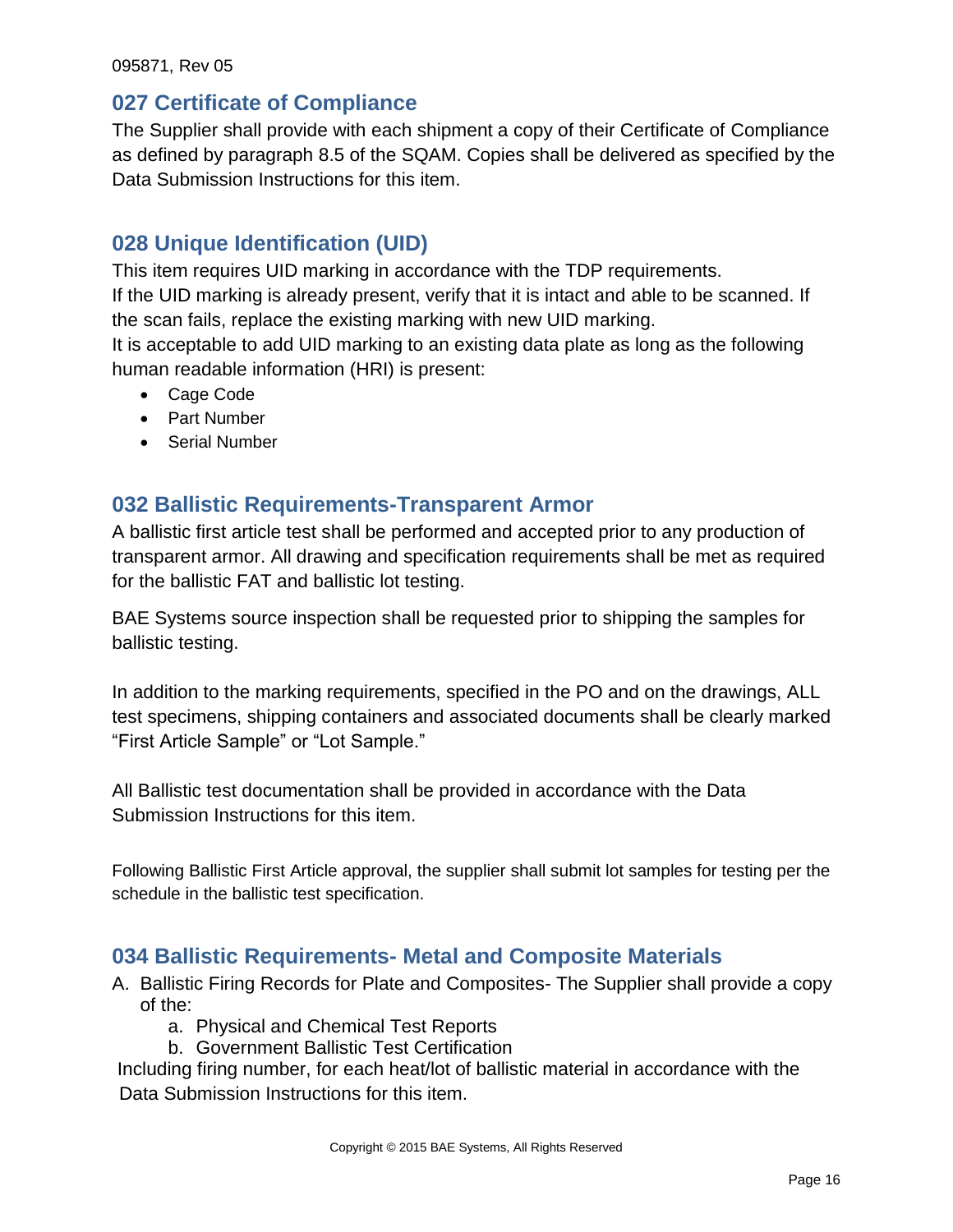- B. Ballistic Firing Records for Casting For armor castings and extrusions, the Supplier shall maintain a listing of Government approved firing numbers for all material recipes supplied to BAE Systems.
- C. Aluminum Forgings Require ballistic test for each lot, including longitudinal and transverse tensile tests per MIL-DTL-45225. Results shall be provided in accordance with the Data Submission Instructions for this item.
- D. Thermally cut edges of MIL-DTL-46100, or MIL-DTL-12560 steel armor shall meet the following requirements:
	- a. The heat affected zone shall not exceed 1.2 times the plate thickness or .625 inches maximum as determined by Rockwell C hardness testing to meet or exceed the minimum allowable hardness per the applicable specification. This shall be verified for each thermal cutting procedure (heat input, travel speed, laser wattage, plate thickness range, etc.) to be used for the order. A report with actual test results shall be submitted.
	- b. Each steel armor part shall be non-destructively tested on thermally cut edges (water jet, machining or other non-thermal process do not require NDT testing) using either magnetic particle or dye penetrant inspection.
	- c. Magnetic particle inspect in accordance with ASTM E709 or dye penetrant inspect in accordance with ASTM E165.
	- d. In any four inches of edge length, linear indication length shall not exceed twice the plate thickness. Multiple linear indications shall not exceed twice the plate thickness when their lengths are summed. No more than ten indications in any four inch length are permitted.
	- e. Linear indications may be reworked by grinding or machining within the feature limits of size, and reinspected.
	- f. Reduced inspection may be permitted upon demonstration of no rejectable defects for a continuous period of time with approval of BAE Supplier Quality to AQL 1.0 to the C=0 sampling plan
- E. Non Destructive Inspection (NDI) documentation shall be provided in accordance with the Data Submission Instructions for this item.

# <span id="page-16-0"></span>**041 Critical Safety Item (CSI)**

The Supplier shall provide documentation for all Critical Safety Items (CSI), Hardness Critical Items (HCI), or Observable Critical Items (OCI) identified for this item by the TDP. **Sample size for this inspection shall be 100% for the identified characteristic(s).** Actual results, including an authorized signature and date of acceptance, traceable to a specific shipment shall be recorded and provided prior to shipment. Submission of documentation shall be made in accordance with the Data Submission Instructions for this item.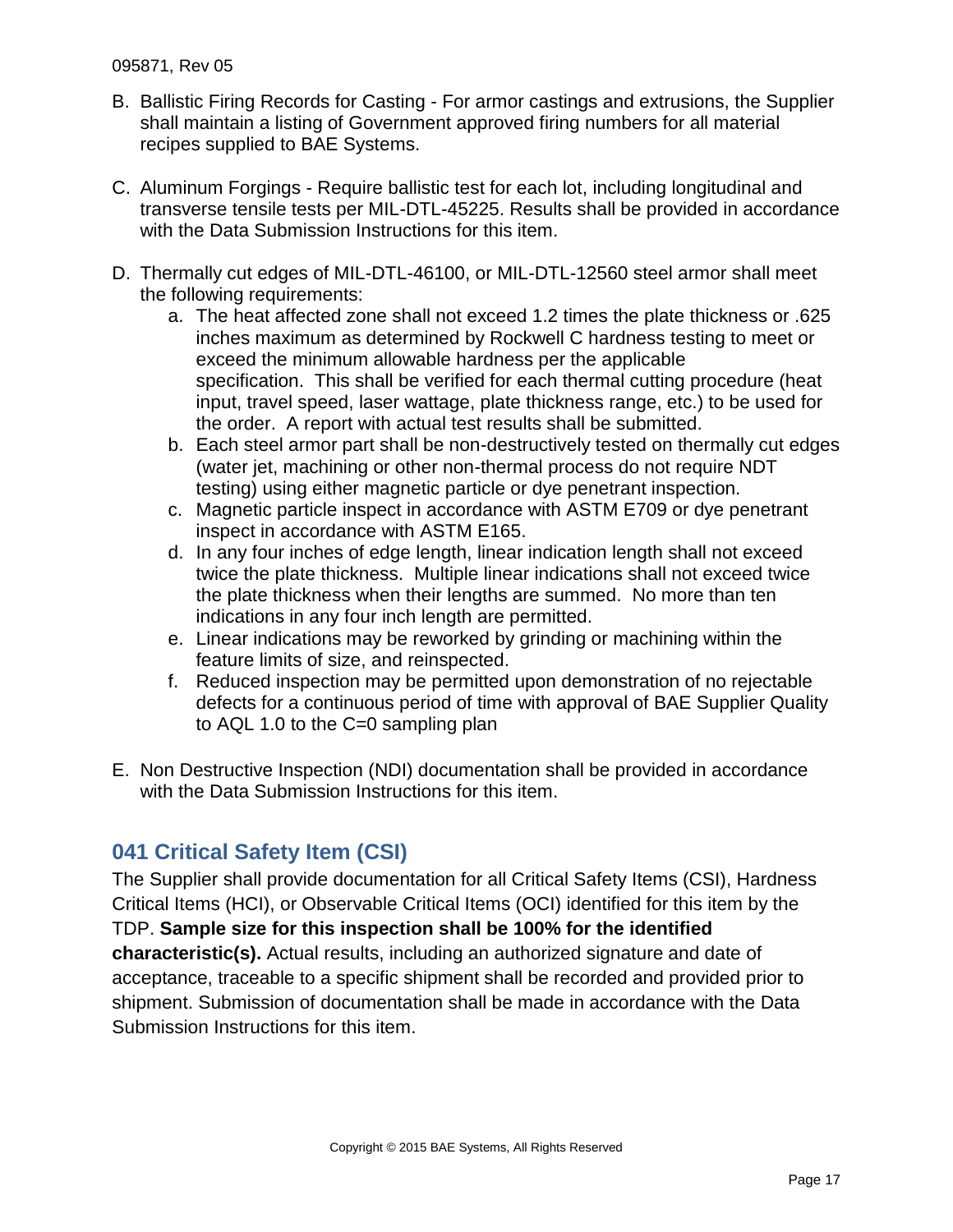## <span id="page-17-0"></span>**042 Commercial Off The Shelf (COTS) Parts**

Commercial Off the Shelf (COTS) parts are ordered out of a standard catalog by the catalog part number and include items such as fuel filters, standard hydraulic fittings, and light bulbs. These parts are not designed for a specific application and are typically acquired from manufacturers and authorized distributors that supply the same part to a variety of markets.

Paragraph 8.3 of the SQAM is not applicable to this item; the Supplier shall provide a certificate of conformance and/or a packing slip as the objective quality evidence where no other objective evidence is available.

# <span id="page-17-1"></span>**044 Packaging Instructions for Hardware Kits**

All hardware and small components kits shall be packaged, marked, and packed as follows unless other requirements are provided through the Purchasing Agreement.

The contents of this kit shall be packaged, identified, consolidated and packed per the instructions below. The BAE Systems Purchasing Order and/or Engineering Drawing provide the part numbers and quantities required for each kit. Packaging of this kit is to be accomplished through good commercial practices, and is intended to provide adequate protection of the kit(s) and the kit components during transit and handling as well as for short-term storage.

# <span id="page-17-2"></span>**A. Packaging**

**Cleanliness** – Items shall be free of dirt and other contaminants that would contribute to deterioration of the item.

**Preservation** – Bare steel surfaces shall be provided protection such as preservative coatings. Zinc plating or cadmium plating is not considered bare and will not require preservative protection. Items made from stainless steel material do not require preservative protection. When rubber items are unit packaged in quantities of more than one, the items shall be dusted with talcum (soapstone).

**Unit Package** – The unit packaging shall consist of an item of the same part number and the specified quantity per kit. Place the required item quantity in a close fitting poly bag as to keep package cube to a minimum. Use multiple bags per part when applicable. The minimum size bag shall be 3 x 4 inches; the bag shall be a minimum of 3-MIL thick. The bag shall be heat-sealed in a manner to keep the items contained within the bag. The trapped air volume in the bag shall be kept to a minimum to reduce package cube.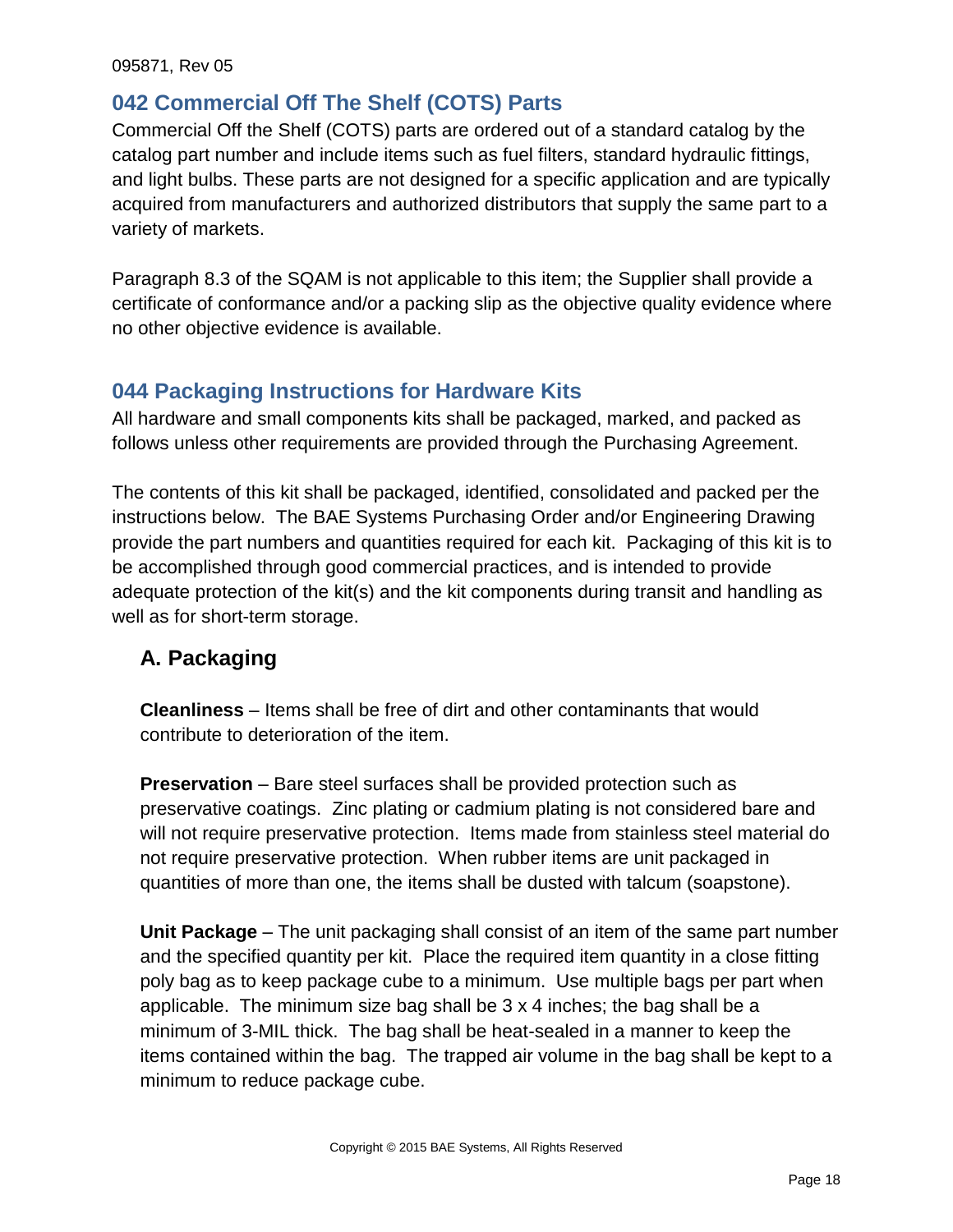**Consolidation** – Consolidate the required unit packages for each specified part number into a poly bag, 6-MIL thick, or a snug fitting fiberboard carton (a fiberboard carton is preferred method). If a poly bag is used for consolidation, the weight shall not exceed 10 lb. A Packing List will be enclosed in each consolidated package detailing the contents, to include; the kit part number, and the part number, description, and quantity for each component included. The bag and/or carton size used for the specified kit shall be identical throughout the contract.

# <span id="page-18-0"></span>**B. Marking**

Each package used in this kit, shall identify the contents with the applicable part number, nomenclature, quantity, and kit number. For unit packaging see Label Example A, and for consolidation packages see Label Example B. The markings for each pack can be printed on a label or applied directly on to the bag or carton. If a label is used it shall meet the requirements as outlined below, and if a label is used to identify a bag, the label may be heat-sealed in the bag along with the item(s). If the label is placed in the bag, the label identification must be able to be read from the exterior of the package. If a Packing List is enclosed in the package, the package is to be marked with "Packing List Enclosed", and is to be located in the same area and adjacent to where the kit identification is applied.

**Age Control** – Shelf-life markings shall be shown as part of the item identification data on unit packs, intermediate containers, exterior containers, and unpacked items. Shelf-life markings shall include the manufactured, cured, assembled or packed date (apply one date), and the expiration or inspect/test date, as appropriate. This information must appear on the unit package unless it is visible through a clear plastic bag, and on the intermediate and exterior container (only when unit pack is exterior container). When two or more unit packs of identical items are marked with different dates, the earliest date should be shown on the intermediate container. Exterior containers and multi-packs containing age control items shall be marked "CONTAINS SHELF-LIFE ITEMS).

- a. Non-extendable shelf-life items: manufactured (MFD) date, cured date, assembled date, packed date (subsistence only) (apply one date, as appropriate), and expiration (EXP) date. For items that contain rubber or synthetic elastomers, the expiration date shall be calculated from the cured date of the rubber/elastomer.
- b. Extendable shelf-life items: manufactured date, cured date, assembled date, packed date (subsistence only) (apply one date, as appropriate), and inspect/test (INSP/TEST) date. For items that contain rubber or synthetic elastomers, the inspect/test date shall be calculated from the cured date of the rubber/elastomer.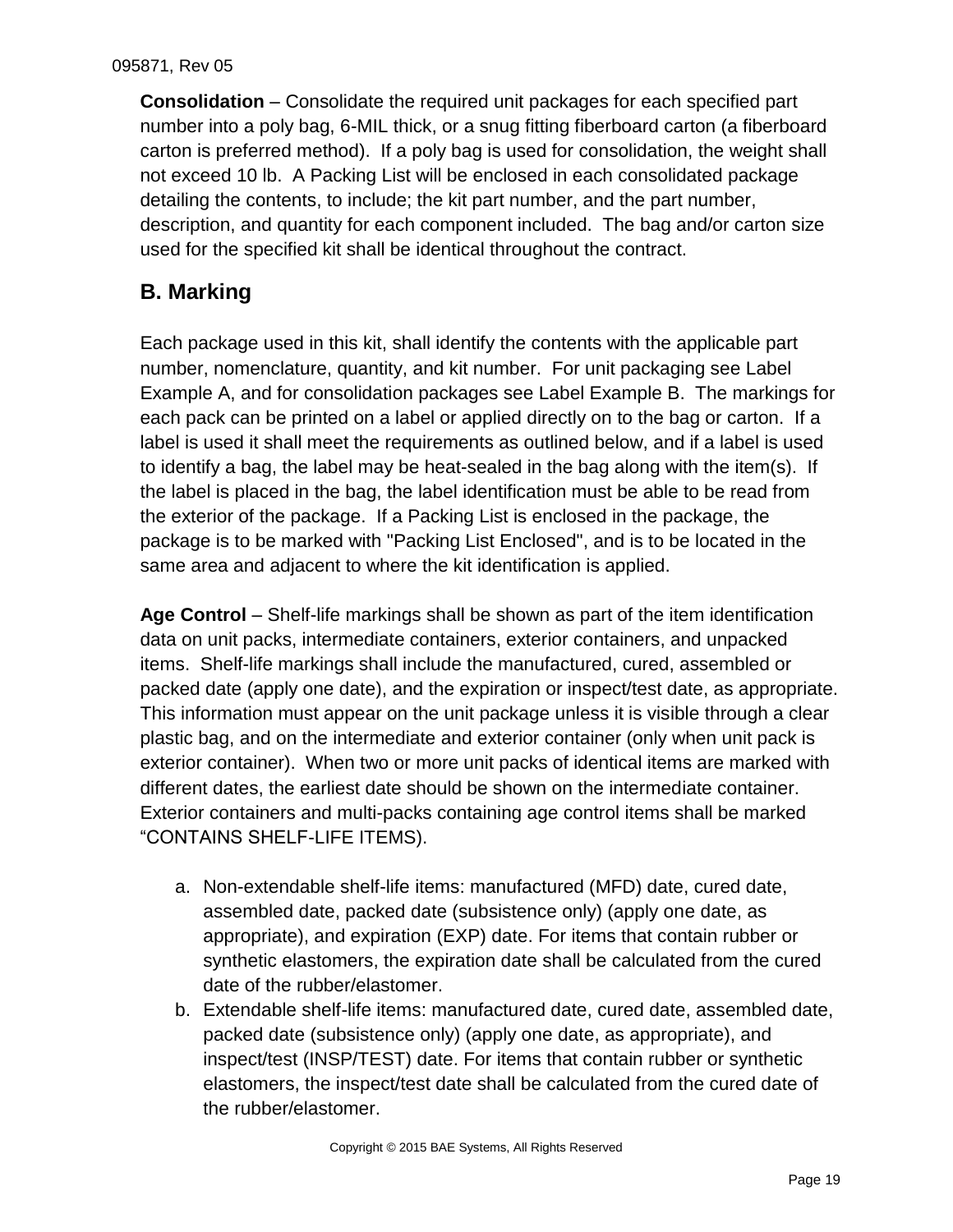EXAMPLE 1 EXAMPLE 2 EXAMPLE 3 (Non-extendable) (Extendable) (Extendable) MFD DATE 10/10 ASSEMBLED DATE 10/10 CURED DATE 4Q09 EXP DATE 10/13 INSP/TEST DATE 10/13 INSP/TEST DATE 4Q11

# <span id="page-19-0"></span>**C. Labels**

All labels used shall meet or exceed the following requirements: pressure sensitive, water-resistant, size 2 x 2-1/2 inches (min). The part number, nomenclature, quantity, and kit number shall be in a stacked configuration, font size 12 to 14, black ink on white label, and upper case letters. Direct printing on the bag is also acceptable.

# <span id="page-19-1"></span>**D. Packing**

Palletize and/or consolidate required kit quantities per contract schedule. Before stretch wrapping or banding, place fiberboard on four sides and top to further protect cartons from damage. The palletized load(s) shall be marked with the appropriate shipping address as specified in the Purchasing Agreement. Apply special handling marking "Do Not Stack".

## <span id="page-19-2"></span>**045 MRB Authority**

MRB Authority is granted for the associated item number and the Supplier is authorized to perform repairs or disposition parts use-as-is so long as the disposition does not affect the form, fit, function, performance, or reliability of the part. The Supplier is required to keep records of all MRB activity related to this part for this Purchasing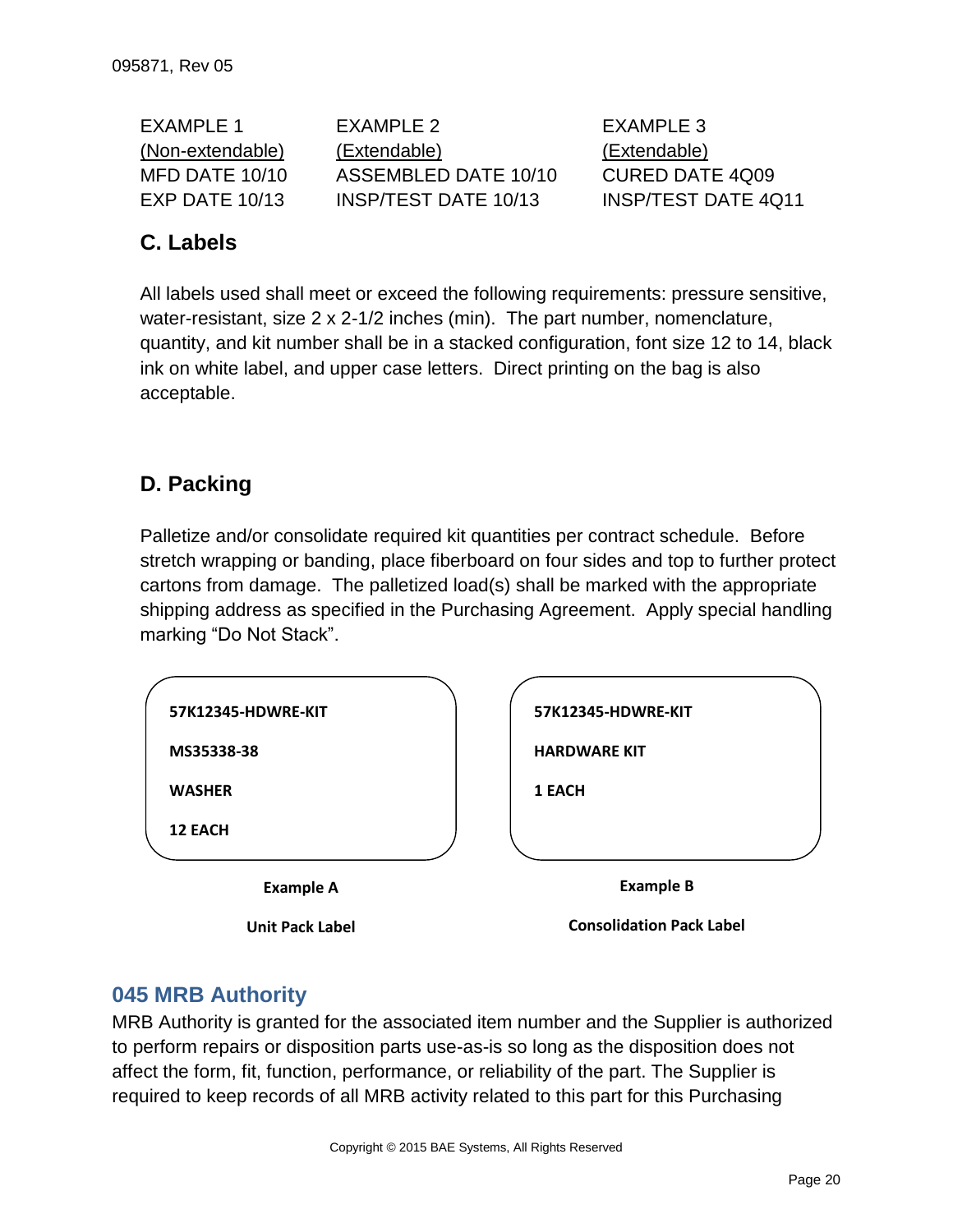Agreement and shall make those records available to BAE Systems personnel upon request.

<span id="page-20-0"></span>The Supplier is **not** authorized to flow this authority to their sub-tier suppliers.

## **047 Data Submission Instructions**

All data submissions for this item, unless otherwise specified, shall be submitted electronically, with the exception of Louisville and Minneapolis. The email subject line should include the relevant Purchasing Agreement number and part number. Paperwork does not need to be shipped with the product.

For Louisville and Minneapolis, all data submissions shall be packaged in a separate envelope clearly marked "Certifications". This envelope shall be placed inside of the shipping container with the parts. For shipments with multiple containers of the same product, the envelope will be located in Box 1 of the delivery. In addition, do not include data submissions with certified parts or with parts which have completed source inspection.

Please see the following for the respective site you will be shipping to:

- a. Anniston, AL [sqa.anniston@baesystems.com.](mailto:sqa.anniston@baesystems.com)
- b. Louisville, KY– [sqa-admin.minneapolis@baesystems.com](mailto:sqa-admin.minneapolis@baesystems.com)
- c. Minneapolis, MN [sqa-admin.minneapolis@baesystems.com](mailto:sqa-admin.minneapolis@baesystems.com)
- d. Santa Clara, CA [pqasc.landa@baesystems.com](mailto:pqasc.landa@baesystems.com)
- e. Sterling Heights, MI [sqasterlinghts.pands@baesystems.com](mailto:sqasterlinghts.pands@baesystems.com)
- f. York, PA [pqayork.landa@baesystems.com](mailto:pqayork.landa@baesystems.com)
- <span id="page-20-1"></span>g. Aiken, SC - [sqaaiken.pands@baesystems.com](mailto:sqaaiken.pands@baesystems.com)

#### **055 AQL 1.0**

This item requires inspection at AQL 1.0 to the C=0 Sampling Plan defined in SQAM paragraph 8.3 for all major drawing characteristics. Major drawing characteristics are dimensions with a total tolerance of ≤.010 or where the characteristic is identified as a "major" by a drawing note or SQAP/QAP/QAR

#### <span id="page-20-2"></span>**056 100% Inspection**

This item requires 100% inspection of all critical drawing characteristics. Critical characteristics are any dimensions with a total tolerance of ≤.001 or where the characteristic is identified as a "critical" by a drawing note or SQAP/QAP/QAR.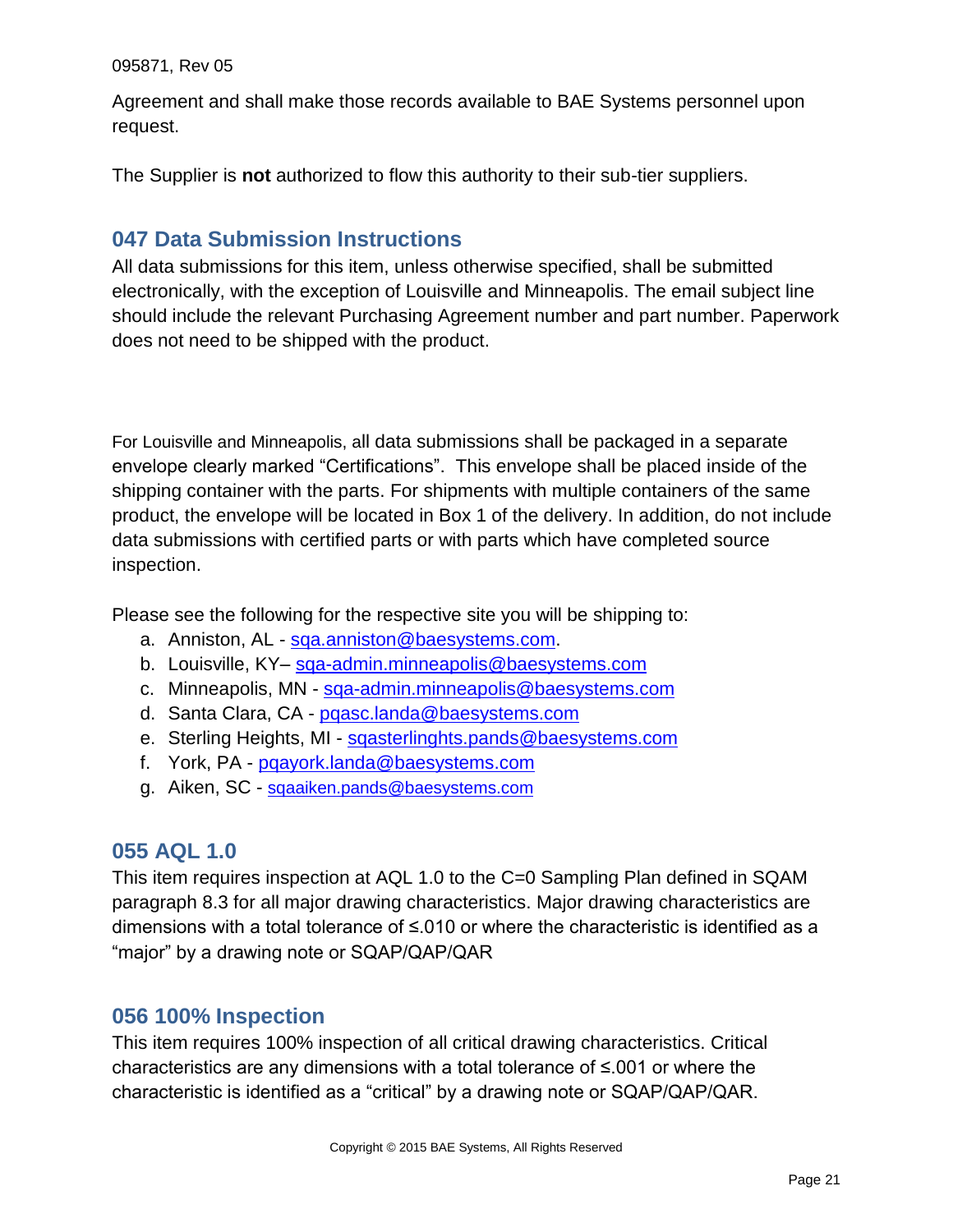#### <span id="page-21-0"></span>**057 PPAP-Level 2**

The Supplier shall complete a PPAP in accordance with Level 2 of the Production Part Approval Process (PPAP) manual and shall submit the following to BAE Systems for approval:

Design Record Engineering Change Documents (if applicable) Dimensional Results with ballooned drawing (all characteristics, including drawing notes, numbered) Photograph of the part marking Material, Performance Test Results Qualified Laboratory Documentation Appearance Approval Report (if applicable) Sample Product Part Submission Warrant (PSW)

All other requirements of the PPAP shall be completed, retained on file, and made available to BAE Systems upon request.

The Supplier shall not ship product to BAE Systems prior to receipt of a signed/approved PSW. Product shipped in advance of PPAP approval shall be subject to rejection.

Process or product changes require PPAP resubmission. Notification to BAE Systems prior to changes is essential as additional audits or supplier identification may be required prior to resubmission; such changes are to be communicated to your BAE Systems Procurement or Quality contact via the Product/Process Change Request (Form 1310). Process or product changes are defined as changes in the processing of the product that could affect its ability to meet design, durability, and reliability requirements, including:

- Use of a process or material other than those which were previously approved,
- Production from new or modified tools (except perishable tools), dies, molds, patterns, etc., including additional or replacement tooling,
- Production following any refurbishment or rearrangement of existing tooling or equipment,
- Production from tooling and equipment transferred from another manufacturing site,
- Change of a supplier for parts or services (e.g. heat treating, plating, welding),
- Break in production or product produced after tooling has been inactive for volume production for 24 months or more,
- Copyright © 2015 BAE Systems, All Rights Reserved Any change in material, including not only raw material but also chemical compounds or processes (i.e. paints, adhesives, sealers, lubricants, plating, heat treat processes, etc.) which become part of the finished product; this includes changing to an engineering approved alternative material or any change in the sequence of operations,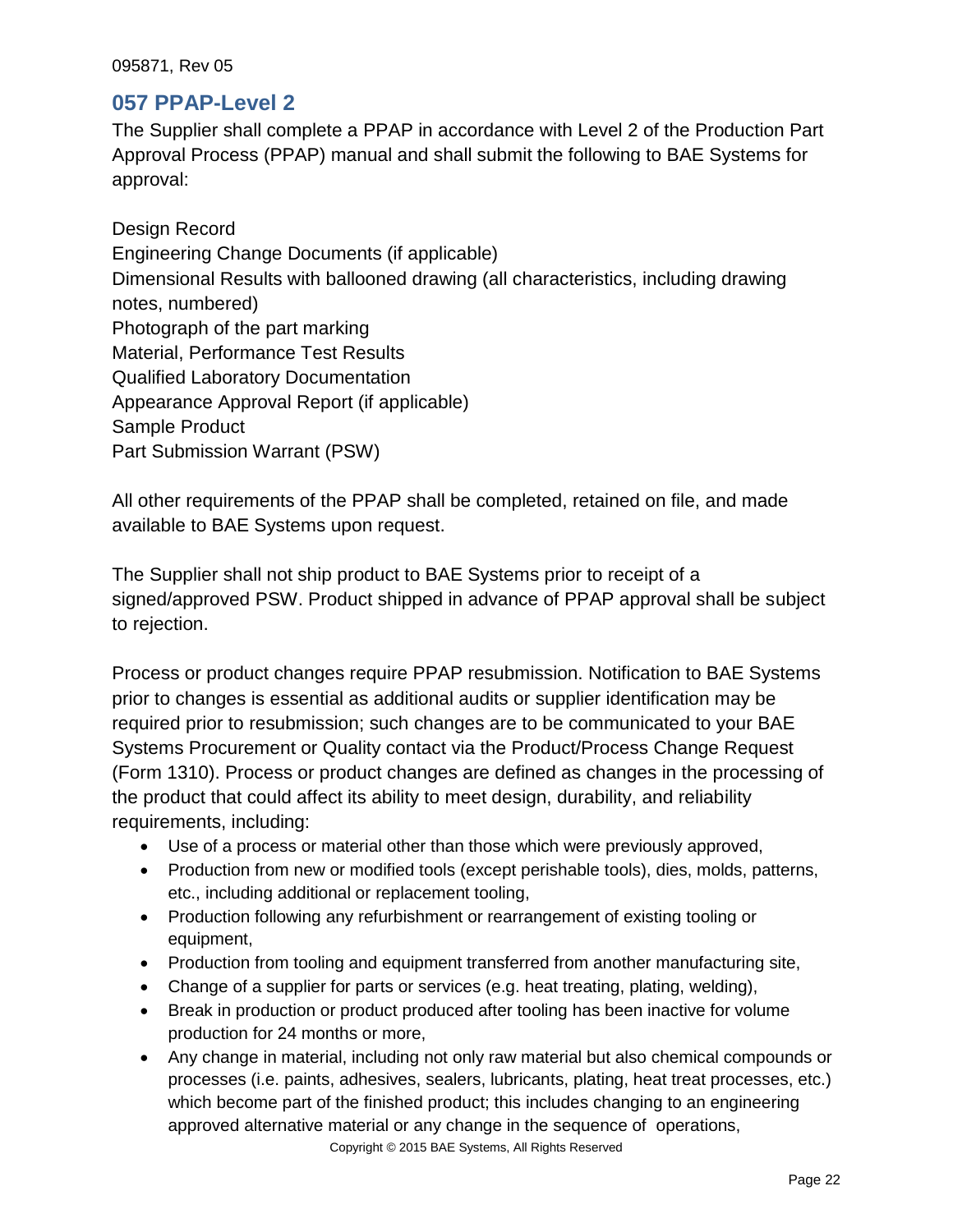Upon request of BAE Systems' Purchasing or Quality representative.

#### <span id="page-22-0"></span>**058 PPAP-Level 3**

The Supplier shall complete a PPAP in accordance with Level 3 of the Production Part Approval Process (PPAP) manual and shall submit the following to BAE Systems for approval:

Design Record Engineering Change Documents (if applicable) Customer Engineering Approval (if required) Design FEMA Process Flow Diagrams Process FEMA Control Plan Measurement System Analysis Studies Dimensional Results with ballooned drawing (all characteristics, including drawing notes, numbered) Photograph of the part marking Material, Performance Test Results Initial Process Studies Qualified Laboratory Documentation Appearance Approval Report (if applicable) Sample Product Records of Compliance Part Submission Warrant (PSW)

All other requirements of the PPAP shall be completed, retained on file, and made available to BAE Systems upon request.

The Supplier shall not ship product to BAE Systems prior to receipt of a signed/approved PSW. Product shipped in advance of PPAP approval shall be subject to rejection.

Process or product changes require PPAP resubmission. Notification to BAE Systems prior to changes is essential as additional audits or supplier identification may be required prior to resubmission; such changes are to be communicated to your BAE Systems Procurement or Quality contact via the Product/Process Change Request (Form 1310). Process or product changes are defined as changes in the processing of the product that could affect its ability to meet design, durability, and reliability requirements, including:

Copyright © 2015 BAE Systems, All Rights Reserved Use of a process or material other than those which were previously approved,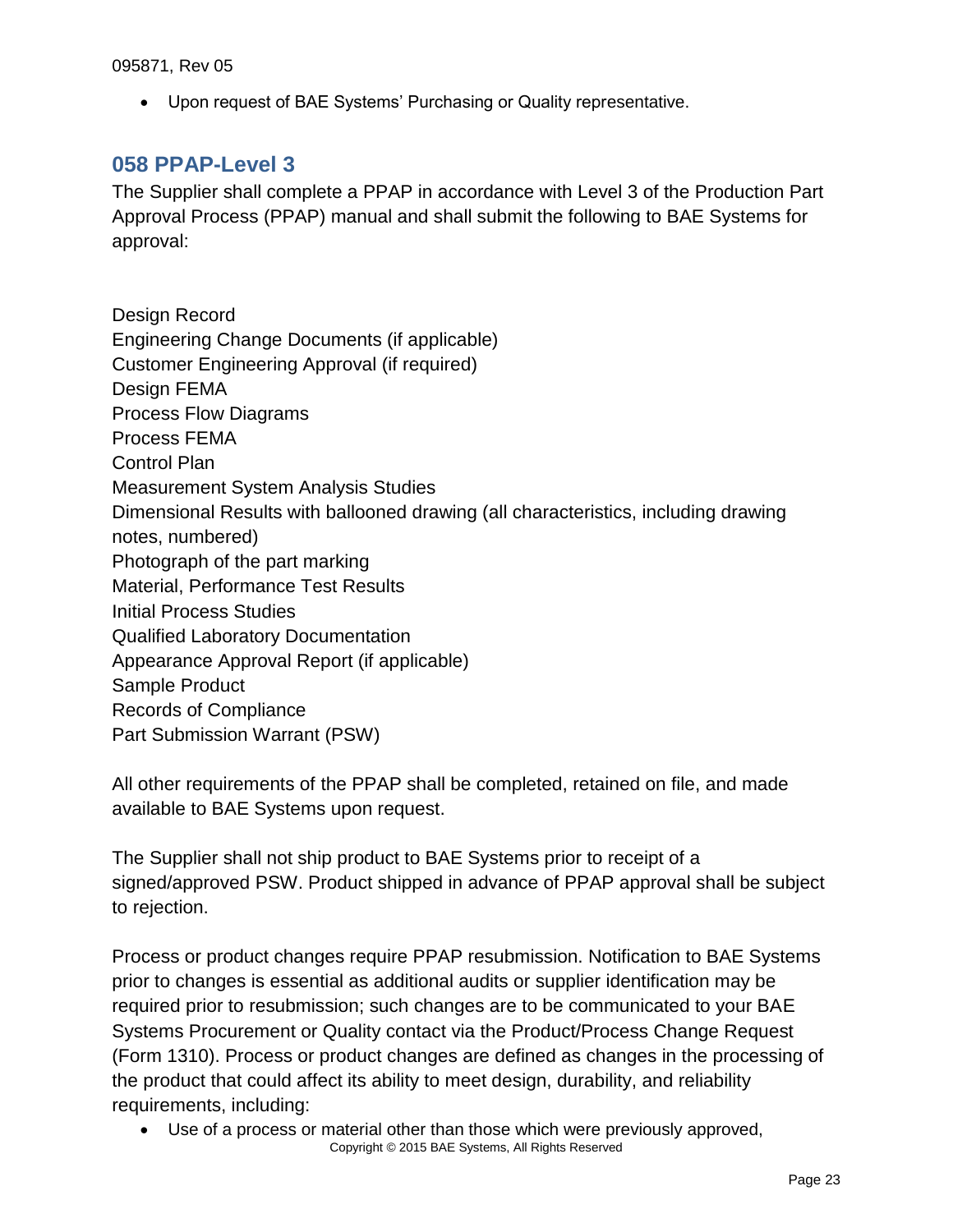- Production from new or modified tools (except perishable tools), dies, molds, patterns, etc., including additional or replacement tooling,
- Production following any refurbishment or rearrangement of existing tooling or equipment,
- Production from tooling and equipment transferred from another manufacturing site,
- Change of a supplier for parts or services (e.g. heat treating, plating, welding),
- Break in production or product produced after tooling has been inactive for volume production for 24 months or more,
- Any change in material, including not only raw material but also chemical compounds or processes (i.e. paints, adhesives, sealers, lubricants, plating, heat treat processes, etc.) which become part of the finished product; this includes changing to an engineering approved alternative material or any change in the sequence of operations,
- Upon request of BAE Systems' Purchasing or Quality representative.

## <span id="page-23-0"></span>**059 PPAP-Level 4-Predefined Requirements**

The Supplier shall complete a PPAP in accordance with Level 4 of the Production Part Approval Process (PPAP) manual and shall submit the following to BAE Systems for approval:

Dimensional Results with ballooned drawing (all characteristics, including drawing notes, numbered) Photograph of the part marking Process Certifications Material, Performance Test Results Part Submission Warrant (PSW)

All other requirements of the PPAP are waived for this order and do not need to be completed.

The Supplier shall not ship product to BAE Systems prior to receipt of a signed/approved PSW. Product shipped in advance of PPAP approval shall be subject to rejection.

Process or product changes require PPAP resubmission. Notification to BAE Systems prior to changes is essential as additional audits or supplier identification may be required prior to resubmission; such changes are to be communicated to your BAE Systems Procurement or Quality contact via the Product/Process Change Request (Form 1310). Process or product changes are defined as changes in the processing of the product that could affect its ability to meet design, durability, and reliability requirements, including:

Use of a process or material other than those which were previously approved,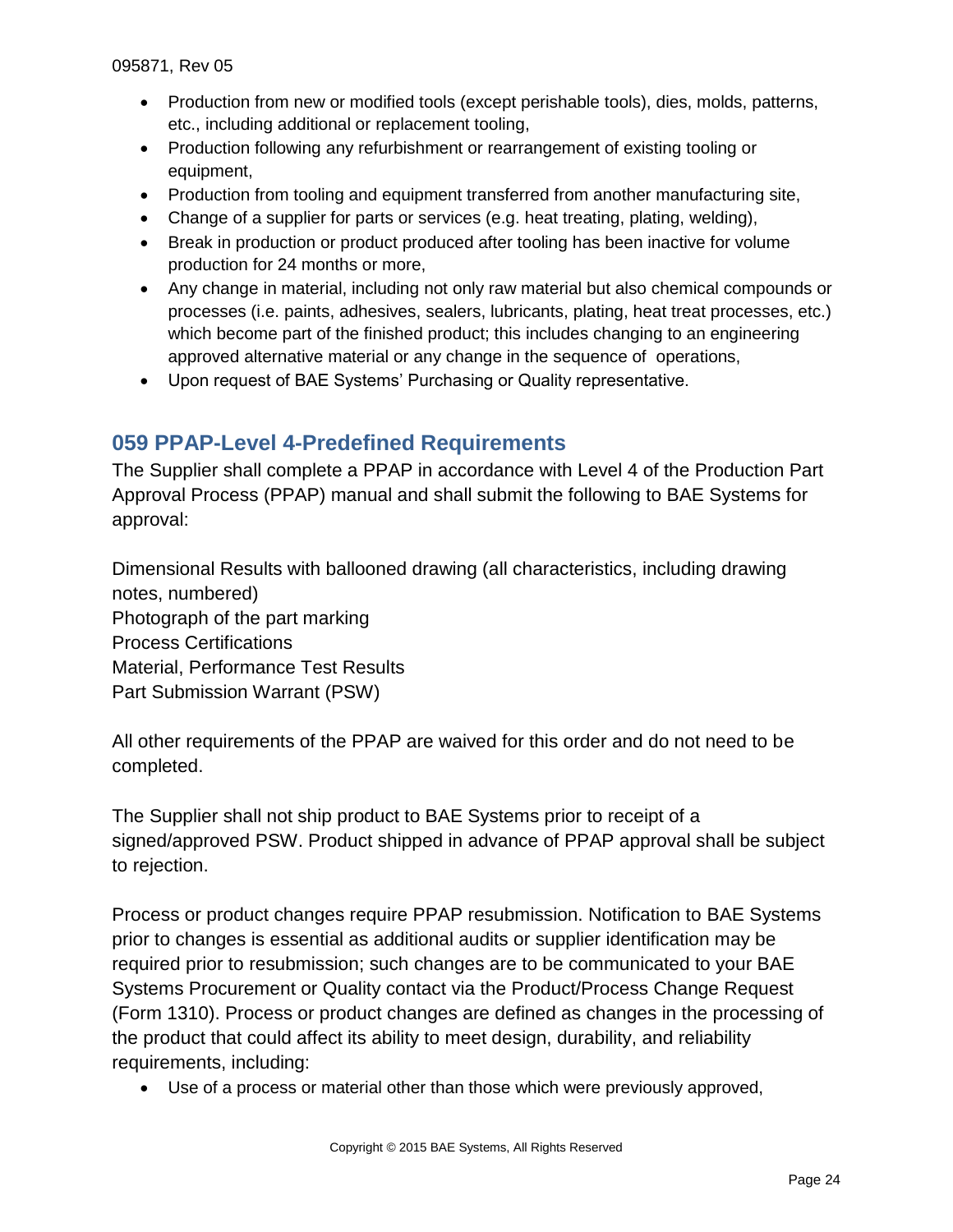- Production from new or modified tools (except perishable tools), dies, molds, patterns, etc., including additional or replacement tooling,
- Production following any refurbishment or rearrangement of existing tooling or equipment,
- Production from tooling and equipment transferred from another manufacturing site,
- Change of a supplier for parts or services (e.g. heat treating, plating, welding),
- Break in production or product produced after tooling has been inactive for volume production for 24 months or more,
- Any change in material, including not only raw material but also chemical compounds or processes (i.e. paints, adhesives, sealers, lubricants, plating, heat treat processes, etc.) which become part of the finished product; this includes changing to an engineering approved alternative material or any change in the sequence of operations,
- Upon request of BAE Systems' Purchasing or Quality representative.

## <span id="page-24-0"></span>**060 PPAP-Level 4-Unique Requirements**

The Supplier shall complete a PPAP in accordance with Level 4 of the Production Part Approval Process (PPAP) manual and shall submit requirements as specified in the PPAP Requirements Checklist included as part of the Purchasing Agreement. All other requirements of the PPAP shall be completed, retained on file, and made available to BAE Systems upon request. Inspection data shall be accompanied by a ballooned drawing (all characteristics, including drawing notes, numbered) and a photograph of the part marking.

The Supplier shall not ship product to BAE Systems prior to receipt of a signed/approved PSW. Product shipped in advance of PPAP approval shall be subject to rejection.

Process or product changes require PPAP resubmission. Notification to BAE Systems prior to changes is essential as additional audits or supplier identification may be required prior to resubmission; such changes are to be communicated to your BAE Systems Procurement or Quality contact via the Product/Process Change Request (Form 1310). Process or product changes are defined as changes in the processing of the product that could affect its ability to meet design, durability, and reliability requirements, including:

- Use of a process or material other than those which were previously approved,
- Production from new or modified tools (except perishable tools), dies, molds, patterns, etc., including additional or replacement tooling,
- Production following any refurbishment or rearrangement of existing tooling or equipment,
- Production from tooling and equipment transferred from another manufacturing site,
- Change of a supplier for parts or services (e.g. heat treating, plating, welding),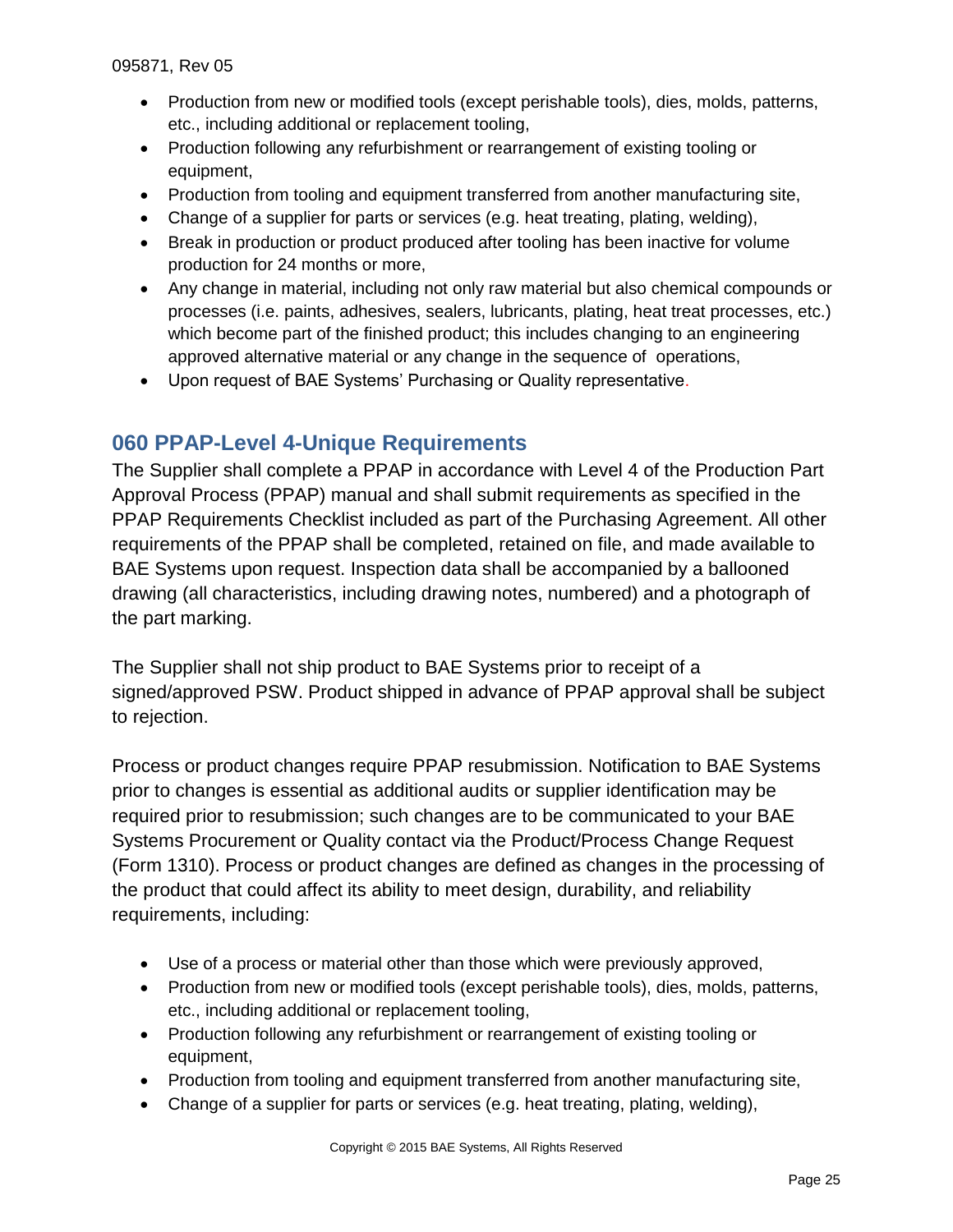- Break in production or product produced after tooling has been inactive for volume production for 24 months or more,
- Any change in material, including not only raw material but also chemical compounds or processes (i.e. paints, adhesives, sealers, lubricants, plating, heat treat processes, etc.) which become part of the finished product; this includes changing to an engineering approved alternative material or any change in the sequence of operations,
- Upon request of BAE Systems' Purchasing or Quality representative.

#### <span id="page-25-0"></span>**061 PPAP-Level 5**

The Supplier shall complete a PPAP in accordance with Level 5 of the Production Part Approval Process (PPAP) manual and shall retain all documentation at their facility. Inspection data shall be accompanied by a ballooned drawing (all characteristics, including drawing notes, numbered) and a photograph of the part marking. The documentation shall be made available to BAE Systems upon request.

#### <span id="page-25-1"></span>**062 CARC Paint Marking**

All parts large enough to be individually marked shall be marked with the name or logo of the painter and the date or lot identification on which the parts were painted. If the Supplier paints the parts, only the date on which the parts are painted is required. Marking shall be ink stamped in a contrasting color with the size and font at the discretion of the supplier. Items too small to be individually marked shall have this information marked on the packaging.

Example: ABC Finishing Company 1/1/2012

#### <span id="page-25-2"></span>**064 York CAGE Code**

<span id="page-25-3"></span>The CAGE code to be marked on this part is 06085.

#### **065 Santa Clara CAGE Code**

<span id="page-25-4"></span>The CAGE code to be marked on this part is 80212.

#### **066 Anniston CAGE Code-Aftermarket Spares**

<span id="page-25-5"></span>The CAGE code to be marked on this part is 076M6.

#### **067 Anniston CAGE Code-Forge Facility**

The CAGE code to be marked on this part is 05386.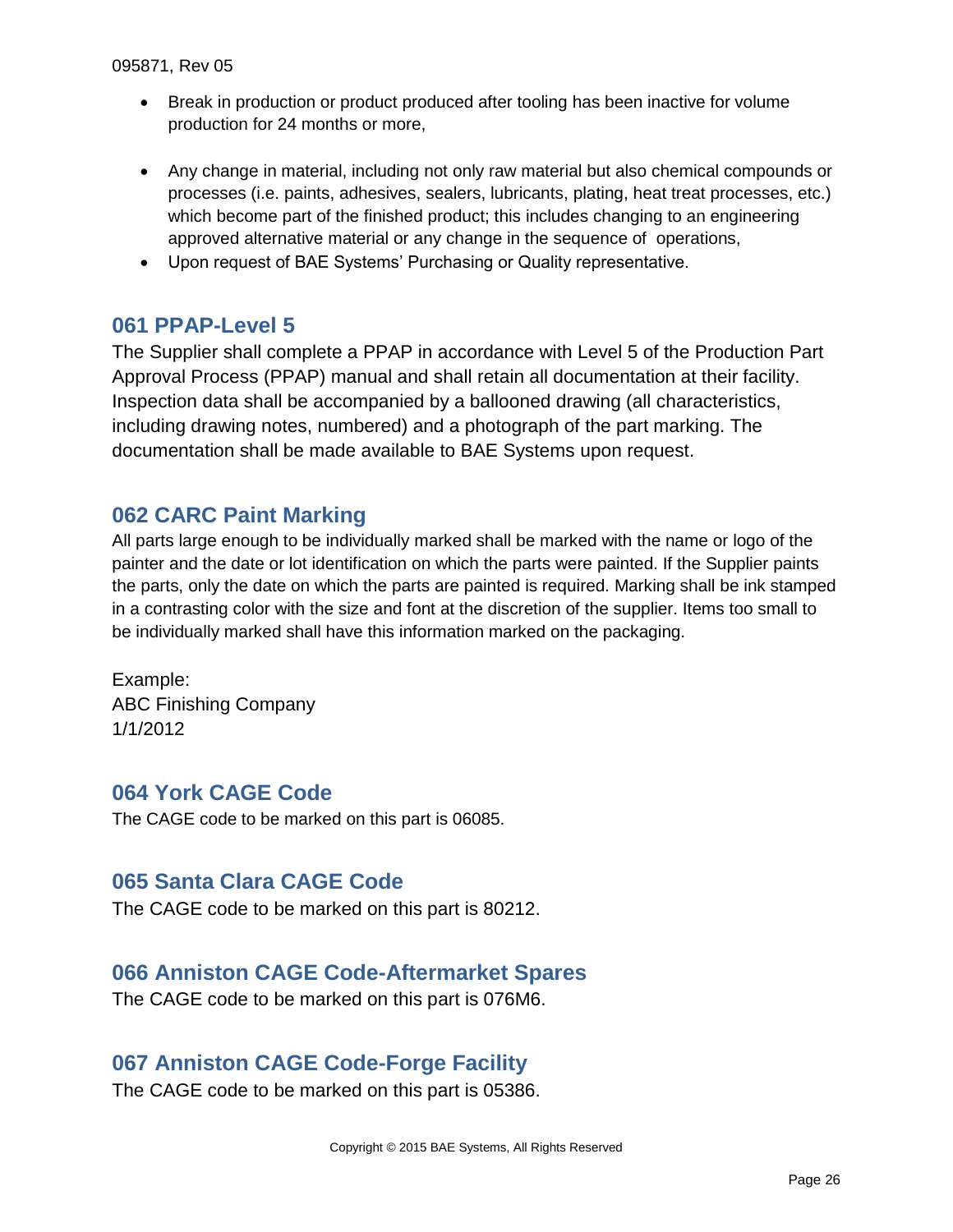## <span id="page-26-0"></span>**081 Counterfeit Electronic Parts Prevention Plan**

A Counterfeit Electronic Part is an Electronic Part that is: (1) an unauthorized copy or substitute that has been identified, marked, and/or altered by a source other that the Original Component Manufacturer (OCM) or Authorized Distribution Chain and has been misrepresented to be an OCM's authorized Electronic Part; and/or (2) previously used Electronic Parts that are misrepresented as being "new" when provided. The Supplier is responsible to prevent counterfeit materials from being provided to BAE Systems. To that end, the Supplier shall:

- Obtain Electronic Parts only from the OCM or their Authorized Distribution **Chain**
- Obtain written authorization from BAE Systems prior to purchasing parts from any source other than the OCM or their Authorized Distribution Chain (i.e. Independent Distributors)
- Verify parts obtained from Independent Distributors through in-house or thirdparty testing/inspection or through supplied certificates of authenticity/origin to determine authenticity; documentation must be retained on file and provided upon request to BAE Systems
- Quarantine all suspect/identified Counterfeit Electronic Parts to ensure that they cannot reenter the market; **do not return counterfeit/suspect counterfeit parts to the supplier**
- Notify the BAE Systems APR in writing in the event that Counterfeit/Suspect Counterfeit Parts are found
- Supplier must have processes for maintaining electronic part traceability (e.g*.*, item unique identification) that enable tracking of the supply chain back to the original manufacturer, whether the electronic parts are supplied as discrete electronic parts or are contained in assemblies. This traceability process shall include certification and traceability documentation developed by manufacturers in accordance with Government and industry standards; clear identification of the name and location of supply chain intermediaries from the manufacturer to the direct source of the product for the seller; and, where available, the manufacturer's batch identification for the electronic part(s), such as date codes, lot codes, or serial numbers. If IUID marking is selected as a traceability mechanism, its usage shall comply with the item marking requirements of DFAR [252.211-7003,](http://www.acq.osd.mil/dpap/dars/dfars/html/current/252211.htm#252.211-7003) Item Unique Identification and Valuation.

# <span id="page-26-1"></span>**083 Electrostatic Discharge (ESD)**

A. *Supplier shall have an ESD program in place per ANSI/ESD S20.20.*